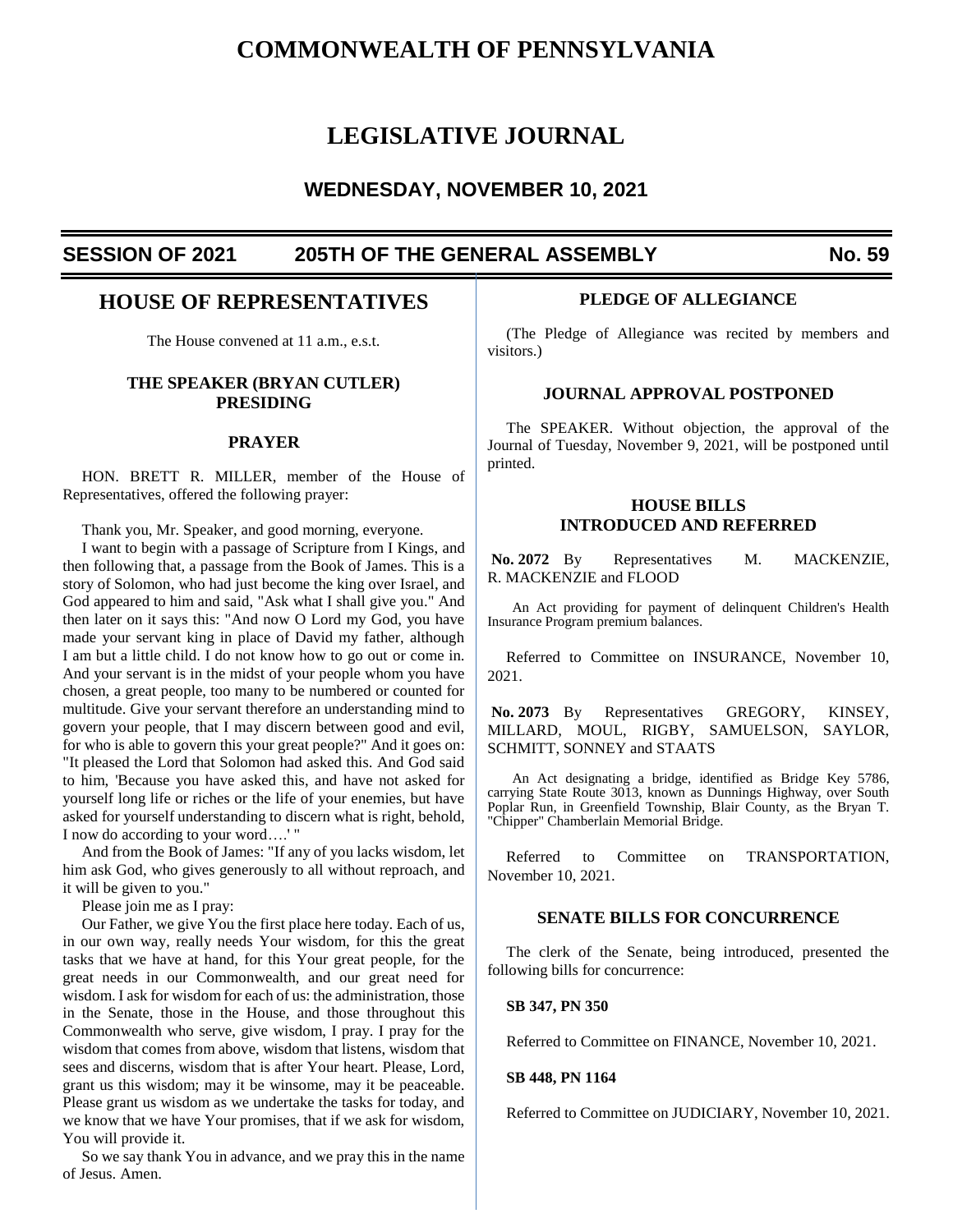# **1454 LEGISLATIVE JOURNAL—HOUSE** NOVEMBER 10

# **SB 565, PN 1212**

Referred to Committee on JUDICIARY, November 10, 2021.

#### **SB 851, PN 1046**

Referred to Committee on TRANSPORTATION, November 10, 2021.

# **LEAVES OF ABSENCE**

The SPEAKER. Turning to leaves of absence. Are there any requests for leaves?

The Chair recognizes the majority whip, who indicates that there are no additional leaves. The Chair thanks the lady.

The Chair recognizes the Democratic whip, who indicates that there are no leaves.

# **MASTER ROLL CALL**

The SPEAKER. The Chair is about to take the master roll call. Members will proceed to vote.

The following roll call was recorded:

#### PRESENT–200

| Armanini         | Fritz       | Mackenzie, M. | Roae         |
|------------------|-------------|---------------|--------------|
| Benham           | Gainey      | Mackenzie, R. | Rossi        |
| Benninghoff      | Galloway    | Madden        | Rothman      |
| <b>Bernstine</b> | Gaydos      | Major         | Rowe         |
| <b>Bizzarro</b>  | Gillen      | Mako          | Rozzi        |
| <b>Boback</b>    | Gillespie   | Malagari      | Ryan         |
| Bonner           | Gleim       | Maloney       | Sainato      |
| <b>Borowicz</b>  | Gregory     | Markosek      | Samuelson    |
| Boyle            | Greiner     | Marshall      | Sanchez      |
| <b>Bradford</b>  | Grove       | Masser        | Sankey       |
| <b>Briggs</b>    | Guenst      | Matzie        | Sappey       |
| <b>Brooks</b>    | Guzman      | McClinton     | Saylor       |
| Brown, A.        | Hamm        | McNeill       | Schemel      |
| Brown, R.        | Hanbidge    | Mehaffie      | Schlossberg  |
| Bullock          | Harkins     | Mentzer       | Schmitt      |
| <b>Burgos</b>    | Harris      | Mercuri       | Schroeder    |
| Burns            | Heffley     | Merski        | Schweyer     |
| Carroll          | Helm        | Metcalfe      | Shusterman   |
| Causer           | Hennessey   | Metzgar       | Silvis       |
| Cephas           | Herrin      | Mihalek       | Sims         |
| Ciresi           | Hershey     | Millard       | Smith        |
| Conklin          | Hickernell  | Miller, B.    | Snyder       |
| Cook             | Hohenstein  | Miller, D.    | Solomon      |
| $\cos$           | Howard      | Mizgorski     | Sonney       |
| Cruz             | Innamorato  | Moul          | Staats       |
| Culver           | Irvin       | Mullery       | Stambaugh    |
| Daley            | Isaacson    | Mullins       | Stephens     |
| Davanzo          | James       | Mustello      | Struzzi      |
| Davis, A.        | Jones       | Neilson       | Sturla       |
| Davis. T.        | Jozwiak     | Nelson, E.    | Thomas       |
| Dawkins          | Kail        | Nelson, N.    | Tomlinson    |
| Day              | Kaufer      | O'Mara        | Toohil       |
| Deasy            | Kauffman    | O'Neal        | Topper       |
| DeLissio         | Keefer      | Oberlander    | Twardzik     |
| Delloso          | Kenyatta    | Ortitay       | Vitali       |
| Delozier         | Kerwin      | Otten         | Warner       |
| DelRosso         | Kim         | Owlett        | Warren       |
| DeLuca           | Kinkead     | Parker        | Webster      |
| Diamond          | Kinsey      | Pashinski     | Wentling     |
| Driscoll         | Kirkland    | Peifer        | Wheatley     |
| Dunbar           | Klunk       | Pennycuick    | Wheeland     |
| Ecker            | Knowles     | Pickett       | White        |
| Emrick           | Kosierowski | Pisciottano   | Williams, C. |

Freeman Longietti

Krueger Puskaric Fee Kulik Quinn Zabel Fiedler Labs Rabb Zimmerman Fitzgerald Lawrence Rader<br>Flood Lee Rann Flood Lee Rapp Cutler, Frankel Lewis Rigby Speaker

Evans Krajewski Polinchock Williams, D.

ADDITIONS–0

NOT VOTING–0

EXCUSED–1

Dowling

The SPEAKER. Two hundred members having voted on the master roll, a quorum is present.

# **BILLS REPORTED FROM COMMITTEE, CONSIDERED FIRST TIME, AND TABLED**

**HB 802, PN 786** By Rep. HENNESSEY

An Act amending Title 75 (Vehicles) of the Pennsylvania Consolidated Statutes, in rules of the road in general, further providing for speed timing devices.

TRANSPORTATION.

**HB 1341, PN 2396** (Amended) By Rep. HENNESSEY

An Act amending Title 75 (Vehicles) of the Pennsylvania Consolidated Statutes, in size, weight and load, further providing for maximum gross weight of vehicles and for maximum axle weight of vehicles.

TRANSPORTATION.

## **RESOLUTION REPORTED FROM COMMITTEE**

**HR 152, PN 2342** By Rep. HENNESSEY

A Resolution urging the Congress of the United States, the United States Department of Transportation and the Governor of the Commonwealth of Pennsylvania to take action on the nationwide school bus driver shortage.

TRANSPORTATION.

#### **GUESTS INTRODUCED**

The SPEAKER. Located in the gallery, the Chair is pleased to welcome the Christian Home Educators' Fellowship homeschool group. They are here as the guests of Representative Rowe, Representative Masser, Representative Hershey, and Representative Hamm. Welcome.

Located in the well of the House, the Chair is pleased to welcome guest page Joseph Greeley. He is here with his mother, Catherine, who is also seated in the gallery, and they are the guests of Representative Brooks. Please rise and be welcomed.

Turning to committee and caucus announcements.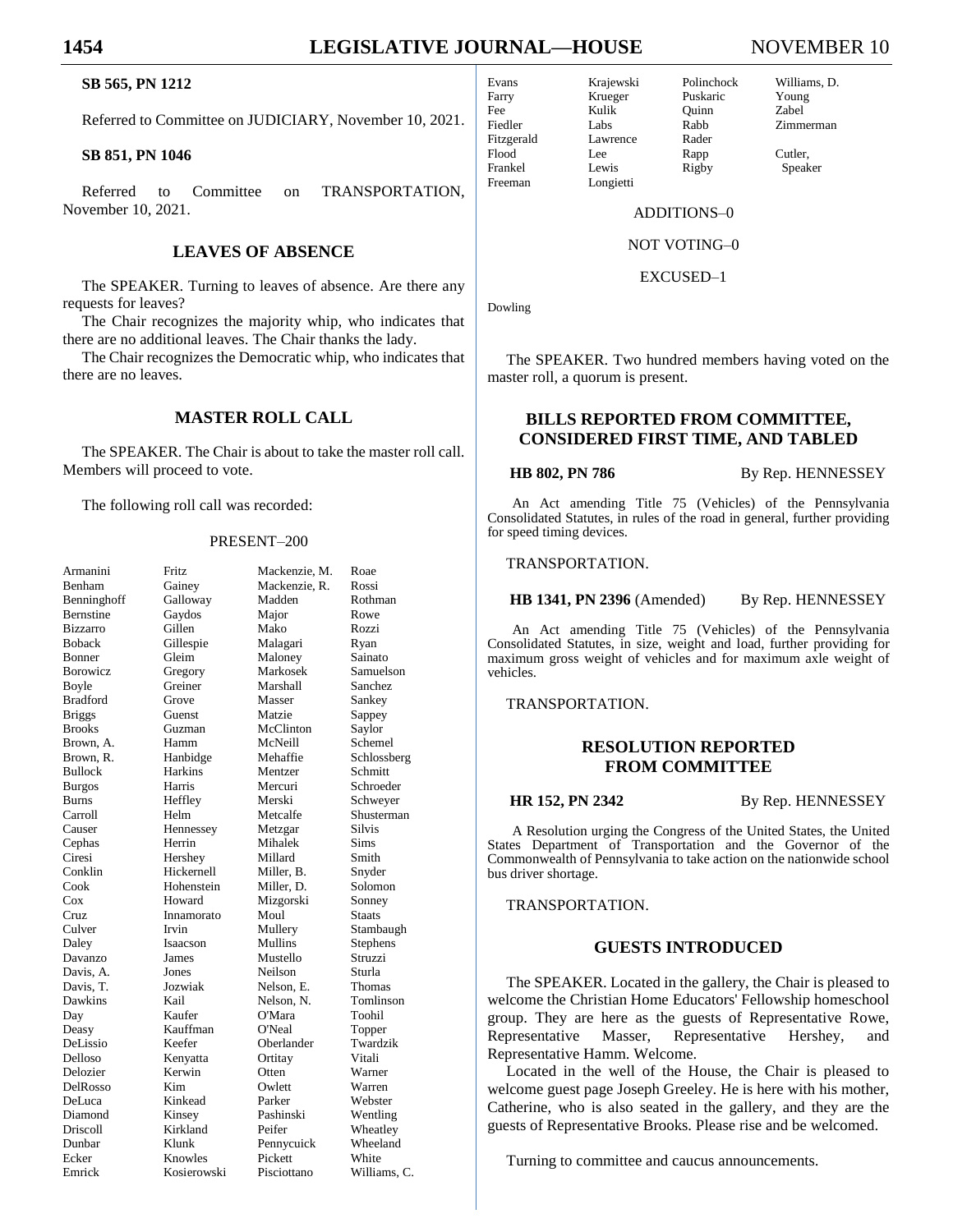# **TOURISM AND RECREATIONAL DEVELOPMENT COMMITTEE MEETING**

The SPEAKER. The Chair recognizes the gentleman, Representative Millard, for a committee announcement.

Mr. MILLARD. Thank you, Mr. Speaker.

At the break, immediately, the House Tourism and Recreational Development Committee will meet in G-50 Irvis. HR 74 will be the topic.

Thank you, Mr. Speaker.

The SPEAKER. The Chair thanks the gentleman.

The House Tourism and Recreational Development Committee will meet immediately at the break in G-50 Irvis.

# **JUDICIARY COMMITTEE MEETING**

The SPEAKER. The Chair recognizes the gentleman, Representative Kauffman, for a committee announcement.

Mr. KAUFFMAN. Thank you, Mr. Speaker.

If I could have your attention, the House Judiciary Committee would like to call a meeting at the break to consider SB 565, and any further business that comes before the committee, in room 515, Irvis Office Building; so immediately at the break, 515 Irvis Office Building.

The SPEAKER. The Chair thanks the gentleman.

The House Judiciary Committee will meet at the break in room 515, Irvis Office Building.

#### **APPROPRIATIONS COMMITTEE MEETING**

The SPEAKER. The Chair recognizes the gentleman, Representative Saylor, for an Appropriations Committee announcement.

Mr. SAYLOR. Thank you, Mr. Speaker.

The Appropriations Committee will meet at 11:11 in the majority caucus room, Mr. Speaker.

The SPEAKER. The Chair thanks the gentleman.

The Appropriations Committee will meet at 11:11 in the majority caucus room.

#### **REPUBLICAN CAUCUS**

The SPEAKER. The Chair recognizes the gentleman, Representative Dunbar, for a caucus announcement.

Mr. DUNBAR. Thank you, Mr. Speaker.

Republicans will caucus at 12:30 in the majority caucus room. We will be prepared to be back on the floor at 1 o'clock.

Thank you, Mr. Speaker.

The SPEAKER. The Chair thanks the gentleman.

# **DEMOCRATIC CAUCUS**

The SPEAKER. The Chair recognizes the gentleman, Representative Dan Miller, for a caucus announcement. Mr. D. MILLER. Thank you, Mr. Speaker. Democrats will caucus hybrid at 12:30.

The SPEAKER. The Chair thanks the gentleman.

# **CONSUMER AFFAIRS COMMITTEE MEETING**

The SPEAKER. The Chair recognizes Representative Marshall for a committee announcement.

Mr. MARSHALL. The Consumer Affairs Committee will meet in 205 Ryan Office Building to do HB 2071.

The SPEAKER. The Chair thanks the gentleman.

The Consumer Affairs Committee will meet in 205 Ryan Office Building to do HB 2071.

#### **RECESS**

The SPEAKER. This House will stand in recess until 1 p.m., unless sooner recalled by the Speaker.

#### **RECESS EXTENDED**

The time of recess was extended until 1:15 p.m.; further extended until 1:30 p.m.

#### **AFTER RECESS**

The time of recess having expired, the House was called to order.

# **BILLS REREPORTED FROM COMMITTEE**

**HB 159, PN 2326** By Rep. SAYLOR

An Act amending Title 23 (Domestic Relations) of the Pennsylvania Consolidated Statutes, in child protective services, further providing for definitions, for reporting procedure, for disposition of complaints received, for responsibility for investigation, for access to information in Statewide database, for information in Statewide database and for release of information in confidential reports.

APPROPRIATIONS.

**HB 1055, PN 1089** By Rep. SAYLOR

An Act amending the act of April 8, 1868 (P.L.73, No.37), entitled "An act to authorize the recorder of deeds in the several counties of this Commonwealth to record the discharges of all honorably discharged officers and soldiers," further providing for confidentiality of records.

APPROPRIATIONS.

**HB 1220, PN 2386** By Rep. SAYLOR

An Act amending Title 51 (Military Affairs) of the Pennsylvania Consolidated Statutes, in veterans' pensions and benefits, further providing for blind veteran's pension and for amputee and paralyzed veteran's pension.

APPROPRIATIONS.

#### **HB 1612, PN 2245** By Rep. SAYLOR

An Act amending Title 51 (Military Affairs) of the Pennsylvania Consolidated Statutes, in Pennsylvania National Guard, further providing for association group life insurance for Pennsylvania National Guard.

APPROPRIATIONS.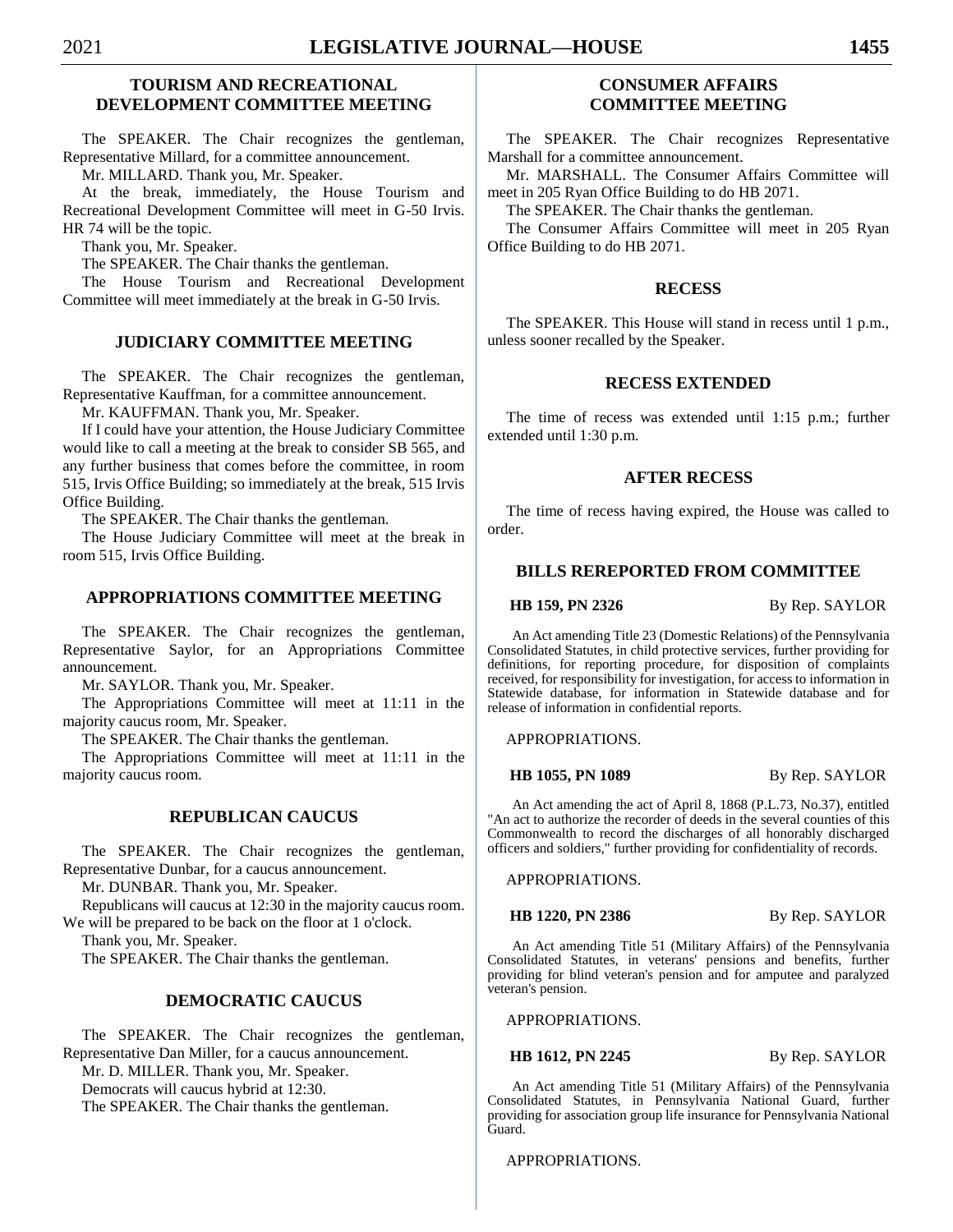#### **HB 1737, PN 1968** By Rep. SAYLOR

An Act amending Title 23 (Domestic Relations) of the Pennsylvania Consolidated Statutes, in child protective services, further providing for investigation of reports.

APPROPRIATIONS.

#### **HB 1868, PN 2228** By Rep. SAYLOR

An Act amending Title 63 (Professions and Occupations (State Licensed)) of the Pennsylvania Consolidated Statutes, adding provisions relating to veterans' licensure by providing for representation on licensing boards, for expedited license, for military experience in place of education criteria, for expedited temporary license, for relevant military experience, for renewal of license for deployed servicemembers, for fees and for reports.

APPROPRIATIONS.

**SB 248, PN 1222** By Rep. SAYLOR

An Act amending Title 38 (Holidays and Observances) of the Pennsylvania Consolidated Statutes, providing for holidays and observances.

APPROPRIATIONS.

**SB 550, PN 686** By Rep. SAYLOR

An Act amending the act of July 28, 1953 (P.L.723, No.230), known as the Second Class County Code, in special powers and duties of the county, further providing for flags to decorate graves.

APPROPRIATIONS.

# **RESOLUTION REPORTED AND REREFERRED TO COMMITTEE ON TRANSPORTATION**

**HR 74, PN 868** By Rep. MILLARD

A Resolution directing the Legislative Budget and Finance Committee to conduct a study and issue a report on the current status, management and benefits of conservation corridors in this Commonwealth.

Reported from Committee on TOURISM AND RECREATIONAL DEVELOPMENT with request that it be rereferred to Committee on TRANSPORTATION.

The SPEAKER. Without objection, the resolution will be so rereferred.

# **BILLS REPORTED FROM COMMITTEES, CONSIDERED FIRST TIME, AND TABLED**

**HB 2071, PN 2392** By Rep. MARSHALL

An Act amending Title 64 (Public Authorities and Quasi-Public Corporations) of the Pennsylvania Consolidated Statutes, establishing the Pennsylvania Broadband Development Authority to provide broadband Internet access to unserved residents; and providing for powers and duties of the authority and for grant awards.

CONSUMER AFFAIRS.

**SB 565, PN 1212** By Rep. KAUFFMAN

An Act amending Title 18 (Crimes and Offenses) of the Pennsylvania Consolidated Statutes, in firearms and other dangerous articles, repealing provisions relating to firearms not to be carried without a license, providing for license not required, further providing for prohibited conduct during emergency, repealing provisions relating to carrying firearms on public streets or public property in Philadelphia, providing for sportsman's firearm permit, further providing for licenses and repealing provisions relating to proof of license and exception.

JUDICIARY.

## **HOUSE BILL INTRODUCED AND REFERRED**

**No. 2074** By Representatives STRUZZI, ROTHMAN, SMITH, ARMANINI, GREGORY, RIGBY, KAIL, E. NELSON, GREINER and MAJOR

An Act amending the act of March 10, 1949 (P.L.30, No.14), known as the Public School Code of 1949, in duties and powers of boards of school directors, providing for broadcast of interscholastic athletic competitions.

Referred to Committee on EDUCATION, November 10, 2021.

#### **SUPPLEMENTAL CALENDAR A**

#### **BILLS ON THIRD CONSIDERATION**

The House proceeded to third consideration of **SB 248, PN 1222,** entitled:

An Act amending Title 38 (Holidays and Observances) of the Pennsylvania Consolidated Statutes, providing for holidays and observances.

On the question, Will the House agree to the bill on third consideration? Bill was agreed to.

(Bill analysis was read.)

The SPEAKER. This bill has been considered on three different days and agreed to and is now on final passage.

The question is, shall the bill pass finally?

Agreeable to the provisions of the Constitution, the yeas and nays will now be taken.

(Members proceeded to vote.)

The SPEAKER. On that question, the Chair recognizes the gentleman, Representative Harris.

Mr. HARRIS. Thank you, Mr. Speaker.

The electronic board is accurate.

The SPEAKER. The Chair thanks the gentleman and recognizes the gentlewoman, Representative Oberlander.

Ms. OBERLANDER. Thank you, Mr. Speaker.

The electronic board is accurate.

The SPEAKER. The Chair thanks the lady.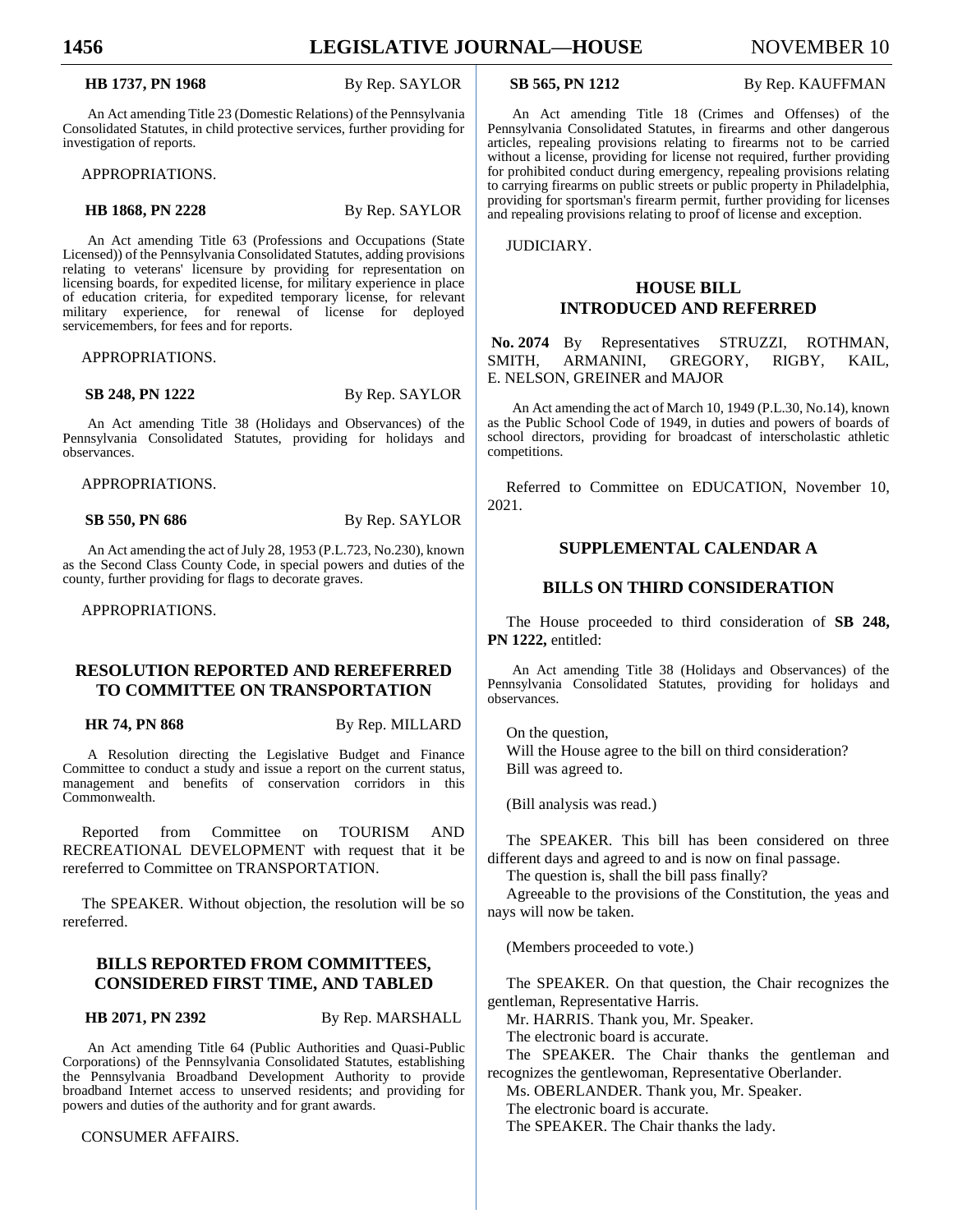#### YEAS–200

| Armanini                    |
|-----------------------------|
| Benham                      |
| Benninghoff                 |
| Bernstine                   |
| <b>Bizzarro</b>             |
| <b>Boback</b>               |
|                             |
| Bonner                      |
| Borowicz                    |
| Boyle                       |
| <b>Bradford</b>             |
| <b>Briggs</b>               |
| <b>Brooks</b>               |
| Brown,<br>A.                |
| Brown, R.                   |
| Bullock                     |
| <b>Burgos</b>               |
| Burns                       |
|                             |
| Carroll<br>Causer<br>Cephas |
|                             |
|                             |
| Ciresi                      |
| Conklin                     |
| Cook                        |
| Cox                         |
| Cruz                        |
|                             |
| Culver<br>Daley             |
| Davanzo                     |
| Davis, A.                   |
| Davis,<br>T.                |
| Dawkins                     |
|                             |
|                             |
| Day                         |
| Deasy                       |
| DeLissio                    |
| Delloso                     |
|                             |
|                             |
| Delozier<br>DelRosso        |
| DeLuca                      |
| Diamond                     |
| Driscoll                    |
| Dunbar                      |
| Ecker                       |
| Emrick                      |
| Evans                       |
| Farry                       |
| Fee                         |
| Fiedler                     |
|                             |
| Fitzgerald<br>Flood         |
|                             |
| Frankel<br>Freeman          |

| Armanini       | Fritz       | Mackenzie, M.  | Roae          |
|----------------|-------------|----------------|---------------|
| Benham         | Gainey      | Mackenzie, R.  | Rossi         |
| Benninghoff    | Galloway    | Madden         | Rothman       |
| Bernstine      | Gaydos      | Major          | Rowe          |
| Bizzarro       | Gillen      | Mako           | Rozzi         |
| Boback         | Gillespie   | Malagari       | Ryan          |
| Bonner         | Gleim       | Maloney        | Sainato       |
| Borowicz       | Gregory     | Markosek       | Samuelson     |
| Boyle          | Greiner     | Marshall       | Sanchez       |
| Bradford       | Grove       | Masser         | Sankey        |
| <b>Briggs</b>  | Guenst      | Matzie         | Sappey        |
| Brooks         | Guzman      | McClinton      | Saylor        |
| Brown, A.      | Hamm        | McNeill        | Schemel       |
| Brown, R.      | Hanbidge    | Mehaffie       | Schlossberg   |
| <b>Bullock</b> | Harkins     | Mentzer        | Schmitt       |
| <b>Burgos</b>  | Harris      | Mercuri        | Schroeder     |
| Burns          | Heffley     | Merski         | Schweyer      |
| Carroll        | Helm        | Metcalfe       | Shusterman    |
| Causer         | Hennessey   | Metzgar        | Silvis        |
| Cephas         | Herrin      | Mihalek        | Sims          |
| Ciresi         | Hershey     | Millard        | Smith         |
| Conklin        | Hickernell  | Miller, B.     | Snyder        |
| Cook           | Hohenstein  | Miller, D.     | Solomon       |
| Cox            | Howard      | Mizgorski      | Sonney        |
| Cruz           | Innamorato  | Moul           | <b>Staats</b> |
| Culver         | Irvin       | Mullery        | Stambaugh     |
| Daley          | Isaacson    | <b>Mullins</b> | Stephens      |
| Davanzo        | James       | Mustello       | Struzzi       |
| Davis, A.      | Jones       | Neilson        | Sturla        |
| Davis, T.      | Jozwiak     | Nelson, E.     | Thomas        |
| Dawkins        | Kail        | Nelson, N.     | Tomlinson     |
| Day            | Kaufer      | O'Mara         | Toohil        |
| Deasy          | Kauffman    | O'Neal         | Topper        |
| DeLissio       | Keefer      | Oberlander     | Twardzik      |
| Delloso        | Kenyatta    | Ortitay        | Vitali        |
| Delozier       | Kerwin      | Otten          | Warner        |
| DelRosso       | Kim         | Owlett         | Warren        |
| DeLuca         | Kinkead     | Parker         | Webster       |
| Diamond        | Kinsey      | Pashinski      | Wentling      |
| Driscoll       | Kirkland    | Peifer         | Wheatley      |
| Dunbar         | Klunk       | Pennycuick     | Wheeland      |
| Ecker          | Knowles     | Pickett        | White         |
| Emrick         | Kosierowski | Pisciottano    | Williams, C.  |
| Evans          | Krajewski   | Polinchock     | Williams, D.  |
| Farry          | Krueger     | Puskaric       | Young         |
| Fee            | Kulik       | Quinn          | Zabel         |
| Fiedler        | Labs        | Rabb           | Zimmerman     |
| Fitzgerald     | Lawrence    | Rader          |               |
| Flood          | Lee         | Rapp           | Cutler,       |
| Frankel        | Lewis       | Rigby          | Speaker       |
| Freeman        | Longietti   |                |               |
|                |             |                |               |

#### NAYS–0

# NOT VOTING–0

#### EXCUSED–1

Dowling

The majority required by the Constitution having voted in the affirmative, the question was determined in the affirmative and the bill passed finally.

Ordered, That the clerk return the same to the Senate with the information that the House has passed the same with amendment in which the concurrence of the Senate is requested.

\* \* \*

The House proceeded to third consideration of **SB 550, PN 686,** entitled:

An Act amending the act of July 28, 1953 (P.L.723, No.230), known as the Second Class County Code, in special powers and duties of the county, further providing for flags to decorate graves.

On the question, Will the House agree to the bill on third consideration? Bill was agreed to.

(Bill analysis was read.)

The SPEAKER. This bill has been considered on three different days and agreed to and is now on final passage.

The question is, shall the bill pass finally?

Agreeable to the provisions of the Constitution, the yeas and nays will now be taken.

(Members proceeded to vote.)

The SPEAKER. On that question, the Chair recognizes the gentlewoman, Representative Oberlander.

Ms. OBERLANDER. Thank you, Mr. Speaker.

The electronic board is accurate.

The SPEAKER. The Chair thanks the lady and recognizes the gentleman, Representative Harris.

Mr. HARRIS. Thank you, Mr. Speaker.

The electronic board is accurate.

The SPEAKER. The Chair thanks the gentleman.

The following roll call was recorded:

#### YEAS–200

| Armanini        | Fritz          | Mackenzie, M. | Roae          |
|-----------------|----------------|---------------|---------------|
| Benham          | Gainey         | Mackenzie, R. | Rossi         |
| Benninghoff     | Galloway       | Madden        | Rothman       |
| Bernstine       | Gaydos         | Major         | Rowe          |
| <b>Bizzarro</b> | Gillen         | Mako          | Rozzi         |
| Boback          | Gillespie      | Malagari      | Ryan          |
| <b>Bonner</b>   | Gleim          | Maloney       | Sainato       |
| Borowicz        | Gregory        | Markosek      | Samuelson     |
| Boyle           | Greiner        | Marshall      | Sanchez       |
| <b>Bradford</b> | Grove          | Masser        | Sankey        |
| <b>Briggs</b>   | Guenst         | Matzie        | Sappey        |
| <b>Brooks</b>   | Guzman         | McClinton     | Saylor        |
| Brown, A.       | Hamm           | McNeill       | Schemel       |
| Brown, R.       | Hanbidge       | Mehaffie      | Schlossberg   |
| <b>Bullock</b>  | <b>Harkins</b> | Mentzer       | Schmitt       |
| Burgos          | Harris         | Mercuri       | Schroeder     |
| <b>Burns</b>    | Heffley        | Merski        | Schweyer      |
| Carroll         | Helm           | Metcalfe      | Shusterman    |
| Causer          | Hennessey      | Metzgar       | <b>Silvis</b> |
| Cephas          | Herrin         | Mihalek       | <b>Sims</b>   |
| Ciresi          | Hershey        | Millard       | Smith         |
| Conklin         | Hickernell     | Miller, B.    | Snyder        |
| Cook            | Hohenstein     | Miller, D.    | Solomon       |
| Cox             | Howard         | Mizgorski     | Sonney        |
| Cruz            | Innamorato     | Moul          | <b>Staats</b> |
| Culver          | Irvin          | Mullery       | Stambaugh     |
| Daley           | Isaacson       | Mullins       | Stephens      |
| Davanzo         | James          | Mustello      | Struzzi       |
| Davis, A.       | Jones          | Neilson       | Sturla        |
| Davis, T.       | Jozwiak        | Nelson. E.    | <b>Thomas</b> |
| Dawkins         | Kail           | Nelson, N.    | Tomlinson     |
| Day             | Kaufer         | O'Mara        | Toohil        |
| Deasy           | Kauffman       | O'Neal        | Topper        |
| DeLissio        | Keefer         | Oberlander    | Twardzik      |
|                 |                |               |               |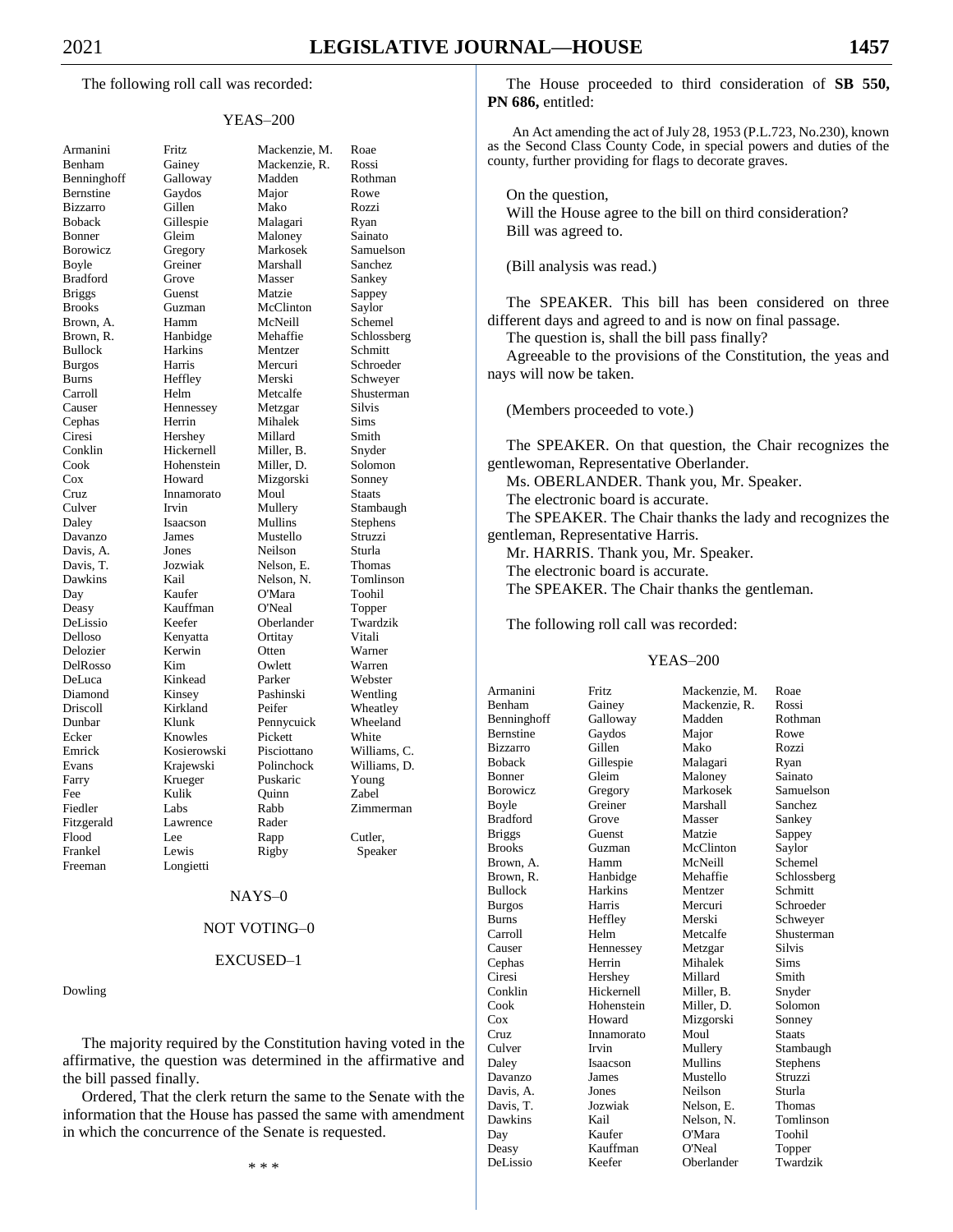# **1458 LEGISLATIVE JOURNAL—HOUSE** NOVEMBER 10

| Delloso    | Kenyatta    | Ortitay     | Vitali       |
|------------|-------------|-------------|--------------|
| Delozier   | Kerwin      | Otten       | Warner       |
| DelRosso   | Kim         | Owlett      | Warren       |
| DeLuca     | Kinkead     | Parker      | Webster      |
| Diamond    | Kinsey      | Pashinski   | Wentling     |
| Driscoll   | Kirkland    | Peifer      | Wheatley     |
| Dunbar     | Klunk       | Pennycuick  | Wheeland     |
| Ecker      | Knowles     | Pickett     | White        |
| Emrick     | Kosierowski | Pisciottano | Williams, C. |
| Evans      | Krajewski   | Polinchock  | Williams, D. |
| Farry      | Krueger     | Puskaric    | Young        |
| Fee        | Kulik       | Ouinn       | Zabel        |
| Fiedler    | Labs        | Rabb        | Zimmerman    |
| Fitzgerald | Lawrence    | Rader       |              |
| Flood      | Lee.        | Rapp        | Cutler,      |
| Frankel    | Lewis       | Rigby       | Speaker      |
| Freeman    | Longietti   |             |              |

NAYS–0

#### NOT VOTING–0

#### EXCUSED–1

Dowling

The majority required by the Constitution having voted in the affirmative, the question was determined in the affirmative and the bill passed finally.

Ordered, That the clerk return the same to the Senate with the information that the House has passed the same without amendment.

#### **BILL SIGNED BY SPEAKER**

Bill numbered and entitled as follows having been prepared for presentation to the Governor, and the same being correct, the title was publicly read as follows:

#### **SB 550, PN 686**

An Act amending the act of July 28, 1953 (P.L.723, No.230), known as the Second Class County Code, in special powers and duties of the county, further providing for flags to decorate graves.

Whereupon, the Speaker, in the presence of the House, signed the same.

#### **CALENDAR**

#### **BILLS ON SECOND CONSIDERATION**

The House proceeded to second consideration of **HB 122, PN 90,** entitled:

An Act amending Title 75 (Vehicles) of the Pennsylvania Consolidated Statutes, in registration of vehicles, further providing for vehicles exempt from registration; and, in licensing of drivers, further providing for persons exempt from licensing.

On the question,

Will the House agree to the bill on second consideration? Bill was agreed to.

\* \* \*

The House proceeded to second consideration of **HB 1307, PN 1399,** entitled:

An Act amending Title 75 (Vehicles) of the Pennsylvania Consolidated Statutes, in registration of vehicles, further providing for vehicles exempt from registration.

On the question, Will the House agree to the bill on second consideration? Bill was agreed to.

#### **RESOLUTIONS**

Mr. KNOWLES called up **HR 99, PN 1477,** entitled:

A Resolution appointing and empowering the Judiciary Committee to conduct an investigation.

On the question, Will the House adopt the resolution?

The SPEAKER. On that question, the Chair recognizes the gentleman, Representative Knowles.

Mr. KNOWLES. Thank you, Mr. Speaker.

I want to recognize my two colleagues from the Schuylkill County delegation, Representative Tim Twardzik as well as Representative Joe Kerwin, who have signed on as cosponsors of this resolution.

Mr. Speaker, determining whether an elected official should be removed through the impeachment process is not something that this body should take lightly. We truly wish that we were not here today seeking your support for HR 99. Unfortunately, the circumstances demand the action. Mr. Speaker, this resolution directs the House Judiciary Committee to designate the Subcommittee on Courts to investigate the conduct of Schuylkill County Commissioner George F. Halcovage, Jr., and to present its recommendation to the full committee. The subcommittee is authorized to subpoena witnesses, documents, and other materials; administer oaths to the witnesses; take testimony; and prepare the file pleadings and other legal documents. Mr. Speaker, if the committee finds that Commissioner Halcovage has engaged in impeachable conduct, the committee may approve articles of impeachment for the full House to consider. If approved by the House, a trial would occur in the Senate, and if two-thirds of the Senate is present and vote to impeach the commissioner, he would be voted and removed from office.

Mr. Speaker, with this resolution, we ask that the House begin this deliberative process and direct the Judiciary Committee and the Subcommittee on Courts to start the investigation. Mr. Speaker, I, as well as my colleagues from Schuylkill County, ask for an affirmative vote on HR 99.

Thank you, Mr. Speaker.

# **THE SPEAKER PRO TEMPORE (JOHN A. LAWRENCE) PRESIDING**

The SPEAKER pro tempore. The Speaker thanks the gentleman.

The question is, will the House adopt the resolution?

On that question, the gentleman, Representative Kerwin, is recognized.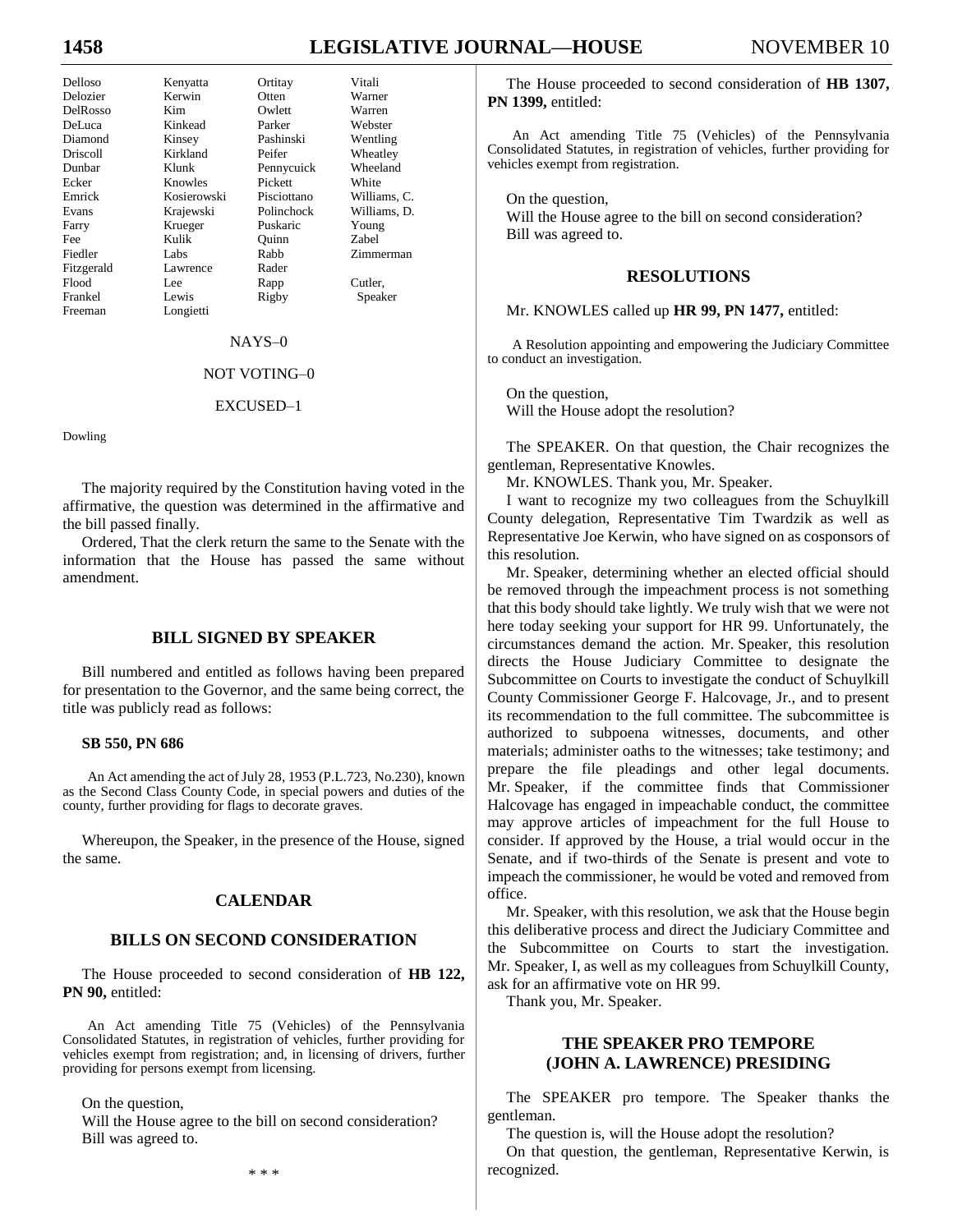I rise in support of HR 99, along with my fellow members of the Schuylkill County House delegation. The gentleman from Schuylkill County explained how this investigation will be conducted. This impeachment investigation will be thorough and it will be fair to all parties, both the accused and accusers alike. The need for the investigation is pressing and it is also unfortunate. Schuylkill County Commissioner George F. Halcovage, Jr., faces serious and credible accusations of sexual harassment and other improprieties committed while in elected office as a county commissioner. Schuylkill County and its government have been plagued by this scandal for over a year. The county's government has an inability to function and has been greatly impeded due to the commissioner's actions.

We as a delegation are fulfilling our constitutional duty to act in the best interests of the over 140,000 citizens of Schuylkill County. This investigation is needed and it is needed now. We cannot delay any longer. The constituents of Schuylkill County deserve action. I respectfully ask that my colleagues join with me for an affirmative vote on HR 99.

Thank you, Mr. Speaker.

The SPEAKER pro tempore. The Speaker thanks the gentleman.

On the question recurring, Will the House adopt the resolution?

(Members proceeded to vote.)

The SPEAKER pro tempore. On that question, the lady from Clarion is recognized.

Ms. OBERLANDER. Thank you, Mr. Speaker.

The electronic board is accurate.

The SPEAKER pro tempore. The Speaker thanks the lady.

The gentleman from Philadelphia, Representative Harris, is recognized.

Mr. HARRIS. Thank you, Mr. Speaker. The electronic board is accurate.

The following roll call was recorded:

#### YEAS–200

| Armanini         | <b>Fritz</b> | Mackenzie, M. | Roae        |
|------------------|--------------|---------------|-------------|
| Benham           | Gainey       | Mackenzie, R. | Rossi       |
| Benninghoff      | Galloway     | Madden        | Rothman     |
| <b>Bernstine</b> | Gaydos       | Major         | Rowe        |
| <b>Bizzarro</b>  | Gillen       | Mako          | Rozzi       |
| <b>Boback</b>    | Gillespie    | Malagari      | Ryan        |
| Bonner           | Gleim        | Maloney       | Sainato     |
| Borowicz         | Gregory      | Markosek      | Samuelson   |
| Boyle            | Greiner      | Marshall      | Sanchez     |
| <b>Bradford</b>  | Grove        | Masser        | Sankey      |
| <b>Briggs</b>    | Guenst       | Matzie        | Sappey      |
| <b>Brooks</b>    | Guzman       | McClinton     | Saylor      |
| Brown, A.        | Hamm         | McNeill       | Schemel     |
| Brown, R.        | Hanbidge     | Mehaffie      | Schlossberg |
| <b>Bullock</b>   | Harkins      | Mentzer       | Schmitt     |
| <b>Burgos</b>    | Harris       | Mercuri       | Schroeder   |
| <b>Burns</b>     | Heffley      | Merski        | Schweyer    |
| Carroll          | Helm         | Metcalfe      | Shusterman  |
| Causer           | Hennessey    | Metzgar       | Silvis      |
| Cephas           | Herrin       | Mihalek       | Sims        |
| Ciresi           | Hershey      | Millard       | Smith       |
| Conklin          | Hickernell   | Miller, B.    | Snyder      |
| Cook             | Hohenstein   | Miller, D.    | Solomon     |
| Cox              | Howard       | Mizgorski     | Sonney      |

| C <sub>TI</sub> | Innamorato   | Moul        | <b>Staats</b>   |
|-----------------|--------------|-------------|-----------------|
| Culver          | <b>Irvin</b> | Mullery     | Stambaugh       |
| Daley           | Isaacson     | Mullins     | <b>Stephens</b> |
| Davanzo         | <b>James</b> | Mustello    | Struzzi         |
| Davis. A.       | Jones        | Neilson     | Sturla          |
| Davis, T.       | Jozwiak      | Nelson, E.  | <b>Thomas</b>   |
| Dawkins         | Kail         | Nelson. N.  | Tomlinson       |
| Day             | Kaufer       | O'Mara      | Toohil          |
| Deasy           | Kauffman     | O'Neal      | Topper          |
| DeLissio        | Keefer       | Oberlander  | Twardzik        |
| Delloso         | Kenyatta     | Ortitay     | Vitali          |
| Delozier        | Kerwin       | Otten       | Warner          |
| DelRosso        | Kim          | Owlett      | Warren          |
| DeLuca          | Kinkead      | Parker      | Webster         |
| Diamond         | Kinsey       | Pashinski   | Wentling        |
| Driscoll        | Kirkland     | Peifer      | Wheatley        |
| Dunbar          | Klunk        | Pennycuick  | Wheeland        |
| Ecker           | Knowles      | Pickett     | White           |
| Emrick          | Kosierowski  | Pisciottano | Williams, C.    |
| Evans           | Krajewski    | Polinchock  | Williams, D.    |
| Farry           | Krueger      | Puskaric    | Young           |
| Fee             | Kulik        | Ouinn       | <b>Zabel</b>    |
| Fiedler         | Labs.        | Rabb        | Zimmerman       |
| Fitzgerald      | Lawrence     | Rader       |                 |
| Flood           | Lee.         | Rapp        | Cutler,         |
| Frankel         | Lewis        | Rigby       | Speaker         |
| Freeman         | Longietti    |             |                 |
|                 |              |             |                 |

#### NAYS–0

#### NOT VOTING–0

#### EXCUSED–1

Dowling

The majority having voted in the affirmative, the question was determined in the affirmative and the resolution was adopted.

\* \* \*

#### Mr. CUTLER called up **HR 114, PN 1775,** entitled:

A Resolution urging the Pennsylvania Supreme Court to improve its rules to more effectively promote public confidence in the integrity of the judiciary, judicial employees and attorneys formerly employed by government entities.

On the question, Will the House adopt the resolution?

The SPEAKER pro tempore. On that question, the gentleman from Lancaster, the Speaker, is recognized.

Mr. CUTLER. Thank you, Mr. Speaker. Thank you, members.

I rise today to ask for your support for this resolution. Some time ago when we rewrote the Lobbying Disclosure Law, during my first term here, I had developed a saying that said, "People need to believe in the process in order to believe in the product." I think that still holds true today.

Mr. Speaker, some people may be unfamiliar with what that process for lobbyists is right now and that is this, that we actually have two sets of standards, two sets of rules that are applied to lobbyists. If you are a citizen lobbyist and you leave the legislature or the employ of government, you are, for a period of time, prohibited from lobbying where you came from. Many folks might call that a revolving door and would say that that makes sense. I would agree. That is why we passed the law.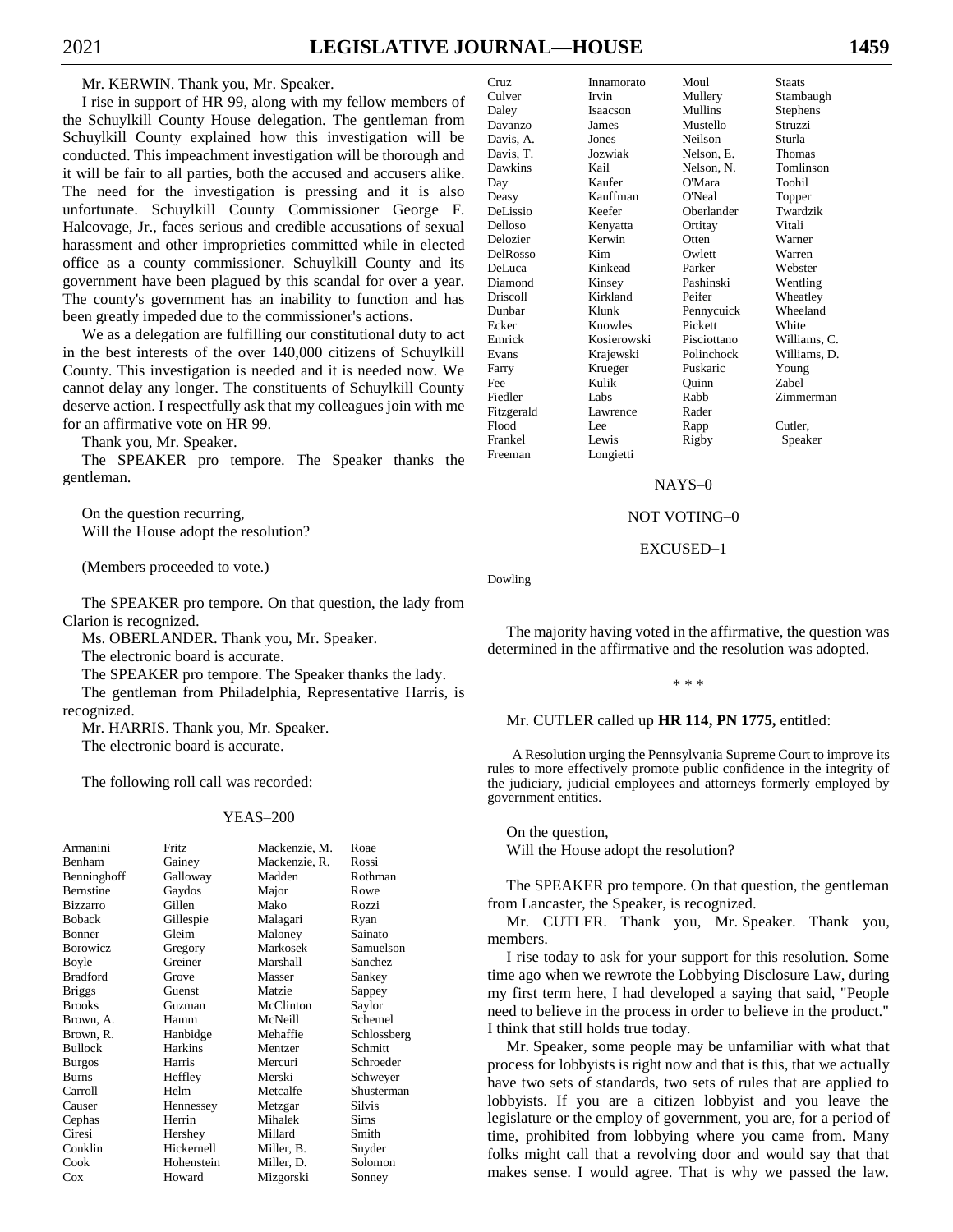However, there was a court case and then a subsequent court rule where the court said that due to the separation of powers, we govern the conduct of lawyers and lawyers do not fall under your jurisdiction, and if you are a lawyer who leaves the employ of government, you could leave on Monday and begin lobbying on Tuesday. Mr. Speaker, I think that that is fundamentally unfair. In this world, I think that we should have consistency, so we are doing a resolution requesting that the court apply the same rules, regulations – and what I would offer, norms – to lawyer lobbyists just as we do currently for nonlawyer or citizen lobbyists.

We are doing it in this way, Mr. Speaker, because I respect the three-part system of government that we have and the separation of powers that are there. I think we are all familiar and we saw as recently as today where the court issued an opinion – that is how they communicate – and many times we find ourselves, as a legislative body, in front of the court arguing over the separation of powers. But since I respect the separation of powers, Mr. Speaker, I recognize that the court has written the rule and this resolution is simply our formal request, because resolutions and bills are how we communicate. We write opinions too. We stand here and we debate them, and ultimately, we vote on them.

So today I am posing a very simple question. I would simply like all lobbyists to be treated the same, both citizen lobbyists and lawyer lobbyists. Mr. Speaker, people need to believe in the process to believe in the product, and I think this resolution would go a long way in restoring their faith. Please join me in holding everyone to the same standard. Thank you.

The SPEAKER pro tempore. The Speaker thanks the gentleman.

The question is, will the House agree to the resolution?

On that question, the gentleman from Montgomery, Chairman Briggs, is recognized.

Mr. BRIGGS. Thank you, Mr. Speaker.

While I am going to be voting in favor of this, as the Speaker mentioned that it is about process and we have to respect the process, I do think a resolution urging the Supreme Court to take an action should have went through the Judiciary Committee. So in the future, I hope the committee regains the respect. I understand some of these bills are challenging for the committee, but I know we are up to the job, and, Mr. Speaker, in the future, I would hope that a resolution like this would be referred to the committee. Thank you.

The SPEAKER pro tempore. The Speaker thanks the gentleman.

Are there any other members seeking recognition on the resolution?

On the question recurring, Will the House adopt the resolution?

(Members proceeded to vote.)

The SPEAKER pro tempore. On that question, the lady from Clarion, the majority whip, is recognized.

Ms. OBERLANDER. Thank you, Mr. Speaker.

The electronic board is accurate.

The SPEAKER pro tempore. The Speaker thanks the lady.

And the gentleman from Philadelphia, Representative Harris, is recognized.

Mr. HARRIS. Thank you, Mr. Speaker. The electronic board is accurate.

The SPEAKER pro tempore. The Speaker thanks the gentleman.

The following roll call was recorded:

#### YEAS–200

| Armanini        | Fritz               | Mackenzie, M. | Roae                   |
|-----------------|---------------------|---------------|------------------------|
| Benham          | Gainey              | Mackenzie, R. | Rossi                  |
| Benninghoff     | Galloway            | Madden        | Rothman                |
| Bernstine       | Gaydos              | Major         | Rowe                   |
| <b>Bizzarro</b> | Gillen              | Mako          | Rozzi                  |
| Boback          | Gillespie           | Malagari      | Ryan                   |
| Bonner          | Gleim               | Maloney       | Sainato                |
| <b>Borowicz</b> | Gregory             | Markosek      | Samuelson              |
| Boyle           | Greiner             | Marshall      | Sanchez                |
| <b>Bradford</b> | Grove               | Masser        | Sankey                 |
| <b>Briggs</b>   | Guenst              | Matzie        | Sappey                 |
| <b>Brooks</b>   | Guzman              | McClinton     | Saylor                 |
| Brown, A.       | Hamm                | McNeill       | Schemel                |
| Brown, R.       |                     | Mehaffie      |                        |
|                 | Hanbidge<br>Harkins |               | Schlossberg<br>Schmitt |
| <b>Bullock</b>  |                     | Mentzer       |                        |
| <b>Burgos</b>   | Harris              | Mercuri       | Schroeder              |
| Burns           | Heffley             | Merski        | Schweyer               |
| Carroll         | Helm                | Metcalfe      | Shusterman             |
| Causer          | Hennessey           | Metzgar       | <b>Silvis</b>          |
| Cephas          | Herrin              | Mihalek       | Sims                   |
| Ciresi          | Hershey             | Millard       | Smith                  |
| Conklin         | Hickernell          | Miller, B.    | Snyder                 |
| Cook            | Hohenstein          | Miller, D.    | Solomon                |
| $\cos$          | Howard              | Mizgorski     | Sonney                 |
| Cruz            | Innamorato          | Moul          | <b>Staats</b>          |
| Culver          | Irvin               | Mullery       | Stambaugh              |
| Daley           | Isaacson            | Mullins       | Stephens               |
| Davanzo         | James               | Mustello      | Struzzi                |
| Davis. A.       | Jones               | Neilson       | Sturla                 |
| Davis, T.       | Jozwiak             | Nelson, E.    | Thomas                 |
| Dawkins         | Kail                | Nelson, N.    | Tomlinson              |
| Day             | Kaufer              | O'Mara        | Toohil                 |
| Deasy           | Kauffman            | O'Neal        | Topper                 |
| DeLissio        | Keefer              | Oberlander    | Twardzik               |
| Delloso         | Kenyatta            | Ortitay       | Vitali                 |
| Delozier        | Kerwin              | Otten         | Warner                 |
| DelRosso        | Kim                 | Owlett        | Warren                 |
| DeLuca          | Kinkead             | Parker        | Webster                |
| Diamond         | Kinsey              | Pashinski     | Wentling               |
| Driscoll        | Kirkland            | Peifer        | Wheatley               |
| Dunbar          | Klunk               | Pennycuick    | Wheeland               |
| Ecker           | Knowles             | Pickett       | White                  |
| Emrick          | Kosierowski         | Pisciottano   | Williams, C.           |
| Evans           | Krajewski           | Polinchock    | Williams, D.           |
| Farry           | Krueger             | Puskaric      | Young                  |
| Fee             | Kulik               | Ouinn         | Zabel                  |
| Fiedler         | Labs                | Rabb          | Zimmerman              |
| Fitzgerald      | Lawrence            | Rader         |                        |
| Flood           | Lee                 | Rapp          | Cutler,                |
| Frankel         | Lewis               | Rigby         | Speaker                |
| Freeman         | Longietti           |               |                        |
|                 |                     |               |                        |

## NAYS–0

#### NOT VOTING–0

#### EXCUSED–1

Dowling

The majority having voted in the affirmative, the question was determined in the affirmative and the resolution was adopted.

\* \* \*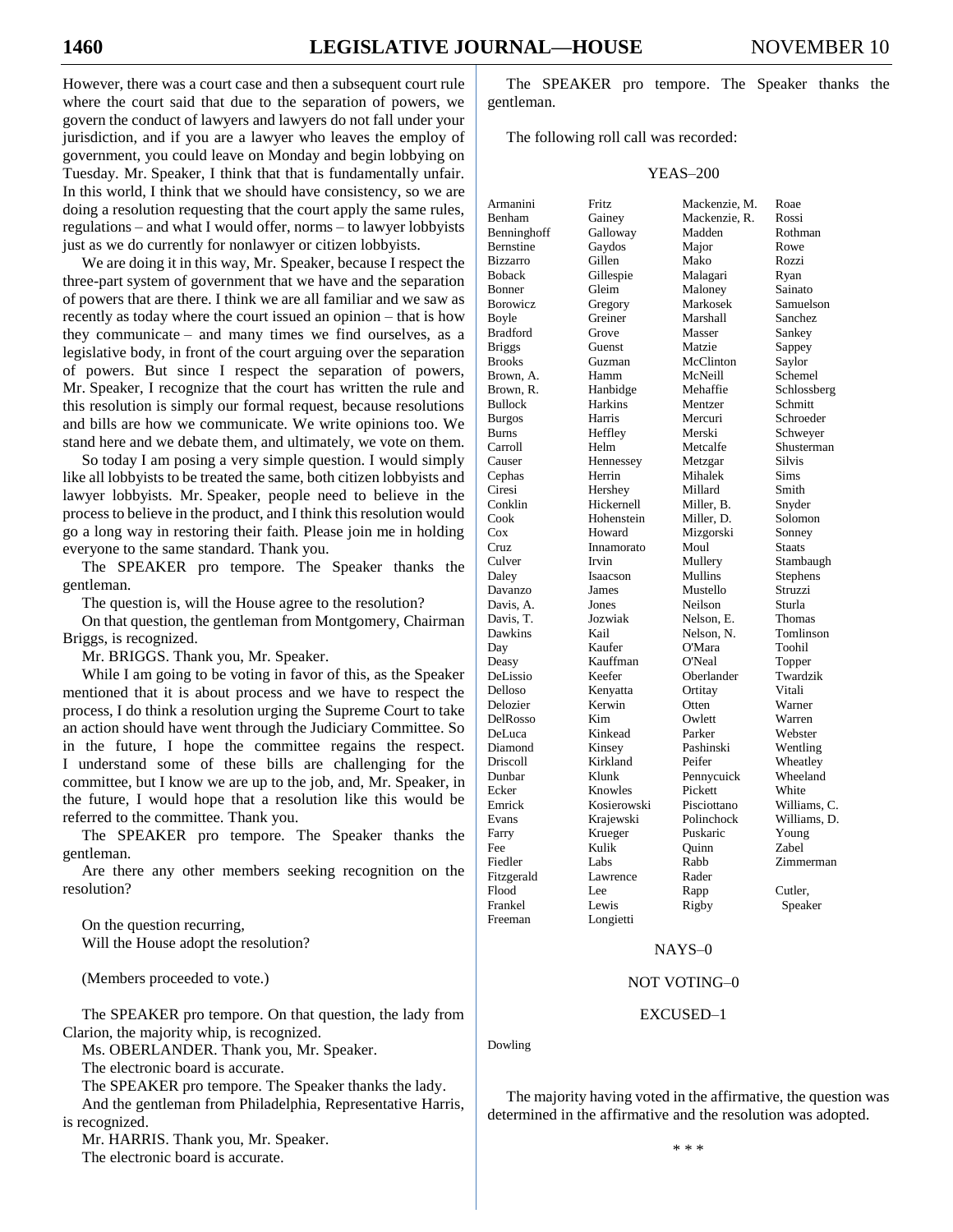#### Ms. BOBACK called up **HR 153, PN 2354,** entitled:

A Resolution recognizing November 11, 2021, as "Veterans Day" in Pennsylvania.

On the question, Will the House adopt the resolution?

The SPEAKER pro tempore. On that question, the lady, Chairwoman Boback, is recognized.

Ms. BOBACK. Thank you, Mr. Speaker.

On the eve of November 11, a proud day in the Commonwealth and in our nation, I ask for your support of HR 153 as Veterans Day in Pennsylvania. Veterans Day is a time to reflect on the service of men and women who have answered our country's call – those who have not returned from the battlefield, those who have returned with scars of war, and all who have worn the uniform and protected our freedoms and our way of life as Americans.

Chairman Sainato.

The SPEAKER pro tempore. Has the chairwoman concluded her remarks? Very good.

The question is, will the House adopt the resolution?

On that question, Chairman Sainato is recognized.

Mr. SAINATO. Thank you, Mr. Speaker.

Mr. Speaker, this is truly a very, very important resolution, as Chairwoman Boback and I introduce this to honor our veterans on Veterans Day. You cannot say enough about what these men and women have done to protect our freedoms since our country was formed over 200-plus years ago, and we are all here together on this floor in a free society thanks to our men and women who did their duty and took the call to action when asked.

So this is a very important resolution. We want to acknowledge tomorrow as Veterans Day. We need to bring as much attention to that as possible, as our committee this week has been very vigilant in getting our message out to the public to make sure that nobody ever forgets what was done by the men and women in uniform to protect our freedoms.

Thank you, Mr. Speaker.

The SPEAKER pro tempore. The Speaker thanks the gentleman.

Are there any other members wishing to speak on the resolution before we return to the prime sponsor?

With that, we will return to the prime sponsor. Chairwoman Boback, you are recognized.

Ms. BOBACK. Thank you, Mr. Speaker.

First of all, I do want to say happy birthday to the Marine Corps. Oorah. Where are you, Frank? Where is Representative Ryan? He missed his cue. There he is. And I would like to take this opportunity, we are privileged, privileged to have so many members of the Armed Forces, past and some present, right here as Representatives on our House floor, and I ask that every one of you men and women, if you would please stand for recognition. We are so proud of you.

As my father, a World War II veteran, first-generation American, always said: "Never miss an opportunity to thank a veteran." Thank you, veterans. God bless you all.

Thank you, Mr. Speaker.

The SPEAKER pro tempore. The Speaker thanks the lady and certainly extends the thanks of the House to all of those who have served.

# **REMARKS SUBMITTED FOR THE RECORD**

Mr. PISCIOTTANO submitted the following remarks for the Legislative Journal:

Thank you, Mr. Speaker.

This chamber often houses fierce disagreements, but I am relieved that we can all come together and unanimously adopt this resolution to honor the brave military service members of our nation and Commonwealth. Veterans Day allows us the opportunity to reflect on the tremendous sacrifices made by members of the United States Armed Forces. While many of us make sacrifices for our community, I hope we all would humbly admit that they pale in comparison to the sacrifices of those who have worn the uniform.

With the Speaker's indulgence, I would like to briefly mention some veterans from my community in recognition of their service and to ensure that it is forever inscribed in the official record of this House:

Mr. Earl Birdy, a World War II veteran and U.S. Marine, who recently turned 95 years old.

Mr. Carl Thomas, World War II veteran, U.S. Army.

Mr. Robert Harbula, Korea, U.S. Marines, three Presidential Unit Citations.

Mr. David Luikart, a Vietnam veteran, U.S. Marine, and recipient of the Silver Star for Valor.

Mr. Charles Krebs, a Vietnam veteran, U.S. Army, and past commander of VFW (Veterans of Foreign Wars) Post 914.

Mr. Pat Hamilton, a Vietnam veteran, U.S. Army Airborne, recipient of three Purple Hearts.

Mr. Angelo Norelli, a Vietnam veteran, U.S. Navy.

Mr. Harry Neel, Navy pilot.

Judge Mike Thatcher, Iraq war, U.S. Marines.

Mr. Thomas Thomas, Afghanistan, U.S. Navy.

Mr. John Inglis II, Afghanistan, U.S. Navy.

Mr. Adam C. Thomas, Afghanistan, U.S. Marines.

All of these service members continue to volunteer and aid their community even after their retirement from active duty. We will forever be indebted to these selfless individuals and their brothers and sisters in arms.

Thank you, Mr. Speaker.

On the question recurring, Will the House adopt the resolution?

(Members proceeded to vote.)

The SPEAKER pro tempore. On that question, the lady from Clarion is recognized.

Ms. OBERLANDER. Thank you, Mr. Speaker.

The electronic board is accurate.

The SPEAKER pro tempore. The Speaker thanks the lady.

And the gentleman from Philadelphia, Representative Harris, is recognized.

Mr. HARRIS. Thank you, Mr. Speaker.

The electronic board is accurate.

The SPEAKER pro tempore. The Speaker thanks the gentleman.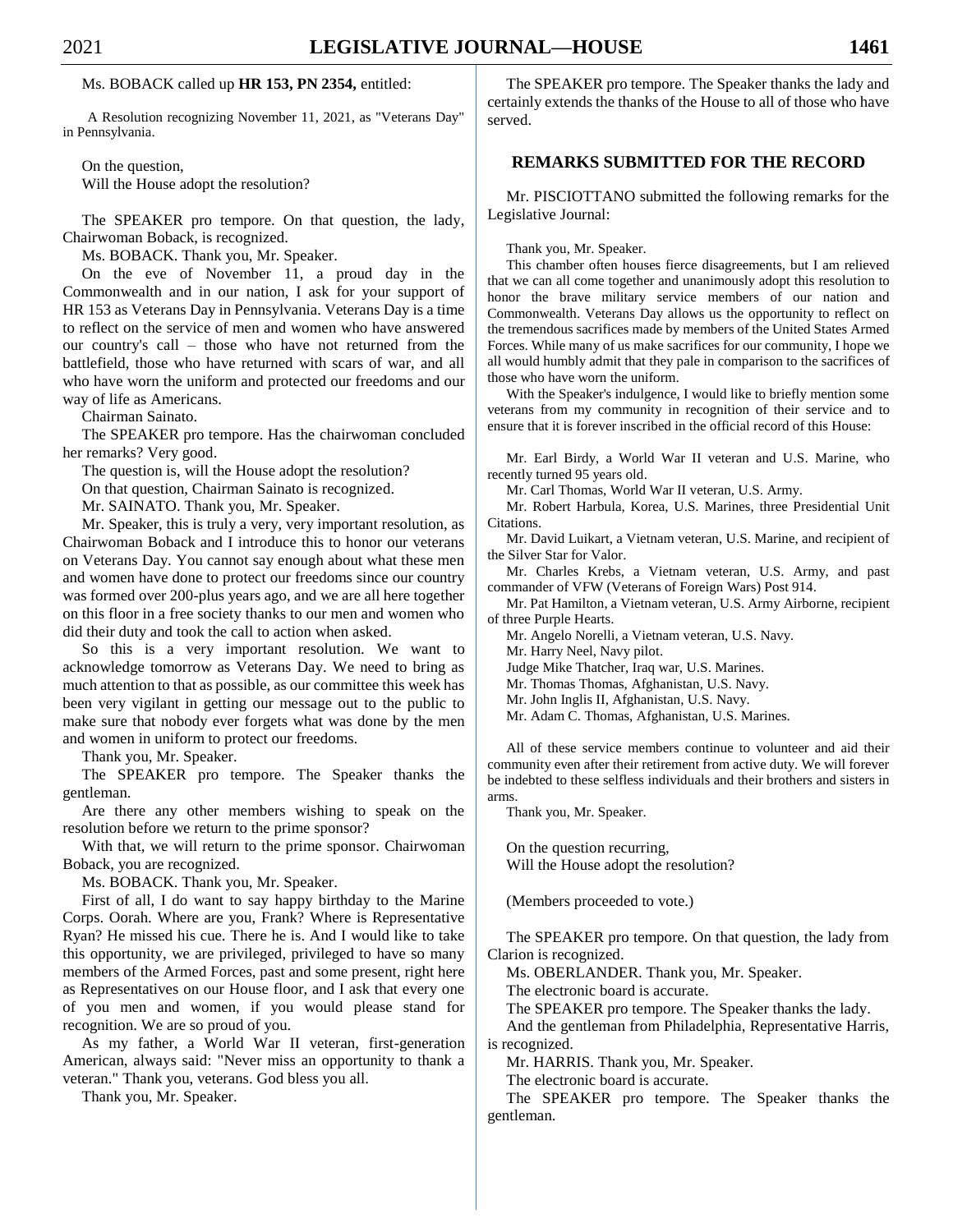The following roll call was recorded:

#### YEAS–200

| Armanini                                          |
|---------------------------------------------------|
| Benham                                            |
| Benninghoff                                       |
| Bernstine                                         |
| Bizzarro                                          |
| Boback                                            |
| Bonner                                            |
| Borowicz                                          |
| Boyle                                             |
| <b>Bradford</b>                                   |
| <b>Briggs</b>                                     |
| <b>Brooks</b>                                     |
|                                                   |
| Brown,<br>A.                                      |
| Brown, R.                                         |
| <b>Bullock</b>                                    |
| <b>Burgos</b>                                     |
| <b>Burns</b>                                      |
| Carroll                                           |
| Causer                                            |
|                                                   |
| Cephas<br>Ciresi<br>Conklin                       |
|                                                   |
|                                                   |
|                                                   |
|                                                   |
|                                                   |
| Contain<br>Cook<br>Cox<br>Cruz<br>Culver<br>Daley |
|                                                   |
| Davanzo                                           |
| Davis, A.                                         |
| Davis, T.                                         |
| Dawkins                                           |
| Day                                               |
|                                                   |
| Deasy<br>DeLissio                                 |
|                                                   |
| Delloso<br>Delozier                               |
| DelRosso                                          |
| DeLuca                                            |
| Diamond                                           |
| Driscoll                                          |
| Dunbar                                            |
| Ecker                                             |
| Emrick                                            |
|                                                   |
|                                                   |
| Evans                                             |
| Farry                                             |
| Fee                                               |
| Fiedler                                           |
| Fitzgerald                                        |
| Flood                                             |
| Frankel                                           |
| Freeman                                           |

Fritz Mackenzie, M. Roae Gainey Mackenzie, R. Rossi Galloway Madden Rothman Gaydos Major Rowe Bizzarro Gillen Mako Rozzi Gillespie Malagari Ryan Gleim Maloney Sainato Gregory Markosek Samuelson<br>Greiner Marshall Sanchez Boyle Greiner Marshall Sanchez Grove Masser Sankey Guenst Matzie Sappey Guzman McClinton Saylor Hamm McNeill Schemel Hanbidge Mehaffie Schlossberg Bullock Harkins Mentzer Schmitt Harris Mercuri Schroeder Heffley Merski Schweyer Helm Metcalfe Shusterman Hennessey Metzgar Silvis Herrin Mihalek Sims Hershey Millard Smith Hickernell Miller, B. Snyder Hohenstein Miller, D. Solomon Howard Mizgorski Sonney Innamorato Moul Staats Irvin Mullery Stambaugh<br>
Isaacson Mullins Stephens Isaacson Mullins Stephens James Mustello Struzzi Jones Neilson Sturla Van Jozwiak Nelson, E. Thomas<br>
Kail Nelson, N. Tomlins Tomlinson Kaufer O'Mara Toohil Kauffman O'Neal Topper Keefer Oberlander Twardzik Kenyatta Ortitay Vitali Kerwin Otten Warner DelRosso Kim Owlett Warren Kinkead Parker Webster Kinsey Pashinski Wentling Kirkland Peifer Wheatley Klunk Pennycuick Wheeland Knowles Pickett White Kosierowski Pisciottano Williams, C. Krajewski Polinchock Williams, D. Krueger Puskaric Young<br>Kulik Ouinn Zabel Fee Kulik Quinn Zabel Labs Rabb Zimmerman Lawrence Rader Flood Lee Rapp Cutler, Lewis Rigby Speaker Longietti

#### NAYS–0

#### NOT VOTING–0

#### EXCUSED–1

#### Dowling

The majority having voted in the affirmative, the question was determined in the affirmative and the resolution was adopted.

#### **SUPPLEMENTAL CALENDAR A CONTINUED**

#### **BILLS ON THIRD CONSIDERATION**

The House proceeded to third consideration of **HB 159, PN 2326,** entitled:

An Act amending Title 23 (Domestic Relations) of the Pennsylvania Consolidated Statutes, in child protective services, further providing for definitions, for reporting procedure, for disposition of complaints received, for responsibility for investigation, for access to information in Statewide database, for information in Statewide database and for release of information in confidential reports.

On the question, Will the House agree to the bill on third consideration? Bill was agreed to.

(Bill analysis was read.)

The SPEAKER pro tempore. This bill has been considered on three different days and agreed to and is now on final passage. The question is, shall the bill pass finally?

On that question, the gentleman from Bucks, Representative Polinchock, is recognized.

Mr. POLINCHOCK. Thank you, Mr. Speaker, and happy birthday, Marines.

My legislation, HB 159, would recognize the Family Advocacy Program that has been established by the U.S. Department of Defense to address child abuse and domestic abuse in military communities, as well as complete the lines of communication with child protective services. The DOD Family Advocacy Program was designated to address domestic abuse, child abuse, and neglected children and youth. The program is coordinated through military services and command personnel to prevent abuse, encourage early identification, promote victim safety and empowerment, while providing appropriate treatment for affected service members and families. Sadly, under current law, child protective services is not required to identify military families in child abuse cases, nor report such cases to appropriate military installations. Therefore, cases are often disregarded due to lack of communication between agencies and military installations. My legislation would require child protective services to immediately notify the Family Advocacy Program through their representative for the Commonwealth or the service member's assigned duty station if the service member is the subject of a report due to an investigation.

Essentially, we are going to hold child protective services responsible to address cases of child abuse, neglect, or domestic violence on military installations by requiring the caseworker to contact the Family Advocacy Program to deal with matters accordingly. I believe this will close the gap between the agencies and keep our children and families safe within military installations.

I introduced this bill last session as HB 1290 and it successfully passed this chamber with a unanimous vote. I again ask for your support on this legislation.

Thank you, Mr. Speaker.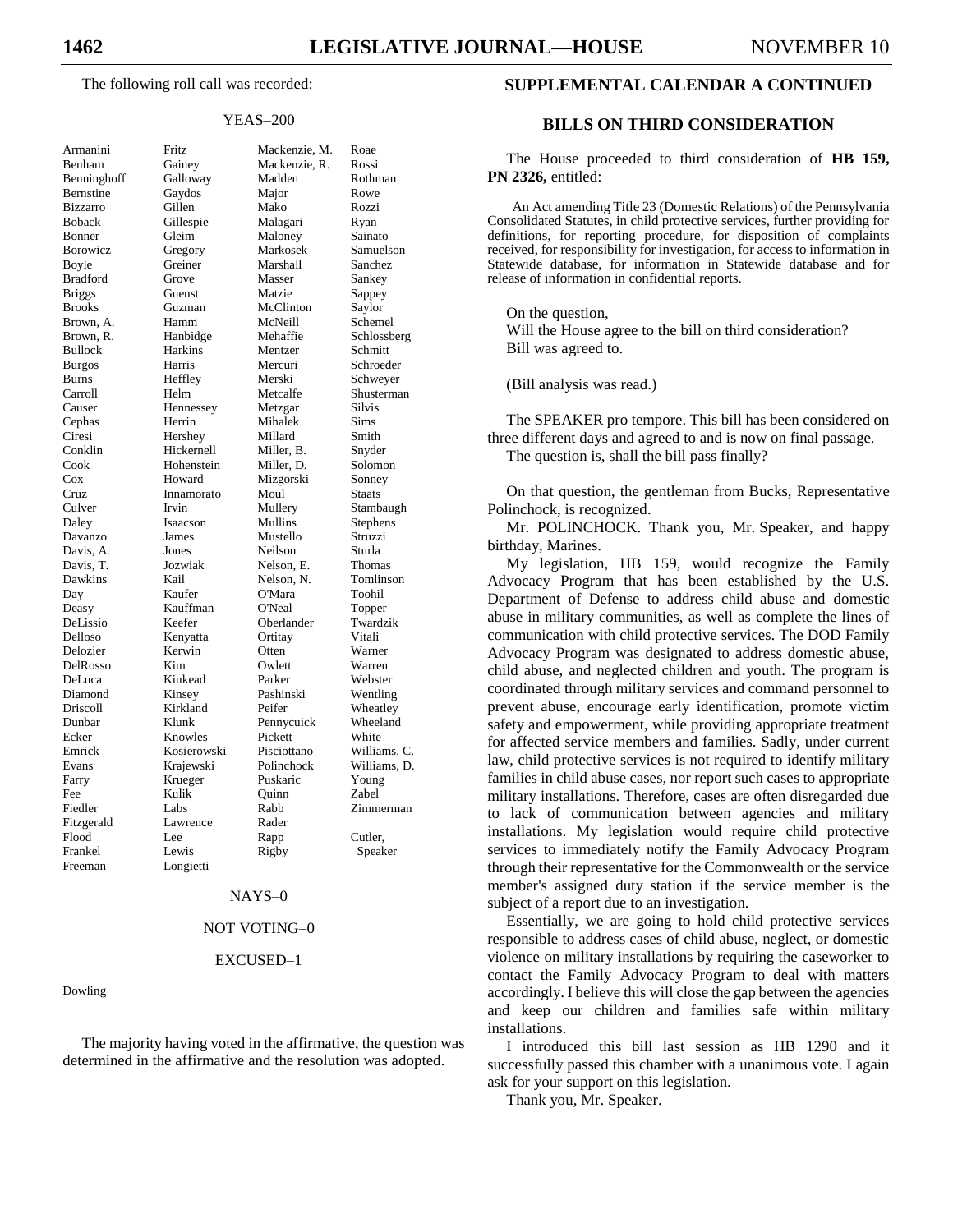The SPEAKER pro tempore. The Speaker thanks the gentleman.

Are there any other members seeking recognition on the bill?

On the question recurring,

Shall the bill pass finally?

The SPEAKER pro tempore. Agreeable to the provisions of the Constitution, the yeas and nays will now be taken.

(Members proceeded to vote.)

# THE SPEAKER (BRYAN CUTLER) **PRESIDING**

The SPEAKER. On that question, the Chair recognizes the gentlewoman, Representative Oberlander.

Ms. OBERLANDER. Thank you, Mr. Speaker.

The electronic board is accurate.

The SPEAKER. The Chair thanks the lady and recognizes the gentleman, Representative Harris.

Mr. HARRIS. Thank you, Mr. Speaker.

The electronic board is accurate.

The SPEAKER. The Chair thanks the gentleman.

The following roll call was recorded:

#### **YEAS-200**

| Armanini        | <b>Fritz</b>   | Mackenzie, M. | Roae        |
|-----------------|----------------|---------------|-------------|
| Benham          | Gainey         | Mackenzie, R. | Rossi       |
| Benninghoff     | Galloway       | Madden        | Rothman     |
| Bernstine       | Gaydos         | Major         | Rowe        |
| <b>Bizzarro</b> | Gillen         | Mako          | Rozzi       |
| <b>Boback</b>   | Gillespie      | Malagari      | Ryan        |
| Bonner          | Gleim          | Maloney       | Sainato     |
| <b>Borowicz</b> | Gregory        | Markosek      | Samuelson   |
| Boyle           | Greiner        | Marshall      | Sanchez     |
| <b>Bradford</b> | Grove          | Masser        | Sankey      |
| <b>Briggs</b>   | Guenst         | Matzie        | Sappey      |
| <b>Brooks</b>   | Guzman         | McClinton     | Saylor      |
| Brown, A.       | Hamm           | McNeill       | Schemel     |
| Brown, R.       | Hanbidge       | Mehaffie      | Schlossberg |
| <b>Bullock</b>  | <b>Harkins</b> | Mentzer       | Schmitt     |
| <b>Burgos</b>   | Harris         | Mercuri       | Schroeder   |
| Burns           | Heffley        | Merski        | Schweyer    |
| Carroll         | Helm           | Metcalfe      | Shusterman  |
| Causer          | Hennessey      | Metzgar       | Silvis      |
| Cephas          | Herrin         | Mihalek       | Sims        |
| Ciresi          | Hershey        | Millard       | Smith       |
| Conklin         | Hickernell     | Miller, B.    | Snyder      |
| Cook            | Hohenstein     | Miller, D.    | Solomon     |
| $\cos$          | Howard         | Mizgorski     | Sonney      |
| Cruz            | Innamorato     | Moul          | Staats      |
| Culver          | Irvin          | Mullery       | Stambaugh   |
| Daley           | Isaacson       | Mullins       | Stephens    |
| Davanzo         | James          | Mustello      | Struzzi     |
| Davis, A.       | Jones          | Neilson       | Sturla      |
| Davis, T.       | Jozwiak        | Nelson, E.    | Thomas      |
| Dawkins         | Kail           | Nelson, N.    | Tomlinson   |
| Day             | Kaufer         | O'Mara        | Toohil      |
| Deasy           | Kauffman       | O'Neal        | Topper      |
| DeLissio        | Keefer         | Oberlander    | Twardzik    |
| Delloso         | Kenyatta       | Ortitay       | Vitali      |
| Delozier        | Kerwin         | Otten         | Warner      |
| DelRosso        | Kim            | Owlett        | Warren      |
| DeLuca          | Kinkead        | Parker        | Webster     |
| Diamond         | Kinsey         | Pashinski     | Wentling    |
| <b>Driscoll</b> | Kirkland       | Peifer        | Wheatley    |
| Dunbar          | Klunk          | Pennycuick    | Wheeland    |

| Ecker      |
|------------|
| Emrick     |
| Evans      |
| Farry      |
| Fee        |
| Fiedler    |
| Fitzgerald |
| Flood      |
| Frankel    |
| Freeman    |

Krueger Kulik Labs Lawrence Lee. Lewis Longietti

Knowles

Kosierowski

Krajewski

Williams, C. Pisciottano Polinchock Williams, D. Puskaric

Young Zabel Zimmerman Cutler.

Speaker

White

# NAYS-0

Pickett

Ouinn

Rabb

Rader

Rapp

Rigby

#### NOT VOTING-0

#### EXCUSED-1

Dowling

The majority required by the Constitution having voted in the affirmative, the question was determined in the affirmative and the bill passed finally.

Ordered, That the clerk present the same to the Senate for concurrence.

 $* * *$ 

The House proceeded to third consideration of **HB 1737**, PN 1968, entitled:

An Act amending Title 23 (Domestic Relations) of the Pennsylvania Consolidated Statutes, in child protective services, further providing for investigation of reports.

On the question, Will the House agree to the bill on third consideration? Bill was agreed to.

(Bill analysis was read.)

The SPEAKER. This bill has been considered on three different days and agreed to and is now on final passage. The question is, shall the bill pass finally?

On that question, the Chair recognizes the gentlewoman, Representative Flood.

Ms. FLOOD. Thank you, Mr. Speaker.

This bill is about protecting our children and keeping them safe from harm. Parental substance abuse is a real and serious problem. It is a factor in an overwhelming number of child abuse cases. Those who are tasked with investigating reports of child abuse and neglect need to have the tools to respond appropriately. At the same time, this bill recognizes and protects individual liberty and privacy rights, which exist in even child abuse investigations, by requiring the county agency to get a court order. This bill is on solid constitutional footing, as any court order must be supported by three pieces of evidence: impairment due to drug or alcohol use, abuse or neglect, and causation. You need to have those three components.

This legislation is supported by DHS (Department of Human Services), the Pennsylvania chapter of the American Academy of Pediatrics, and the Pennsylvania Children and Youth Administrators Association. I respectfully ask for an affirmative vote.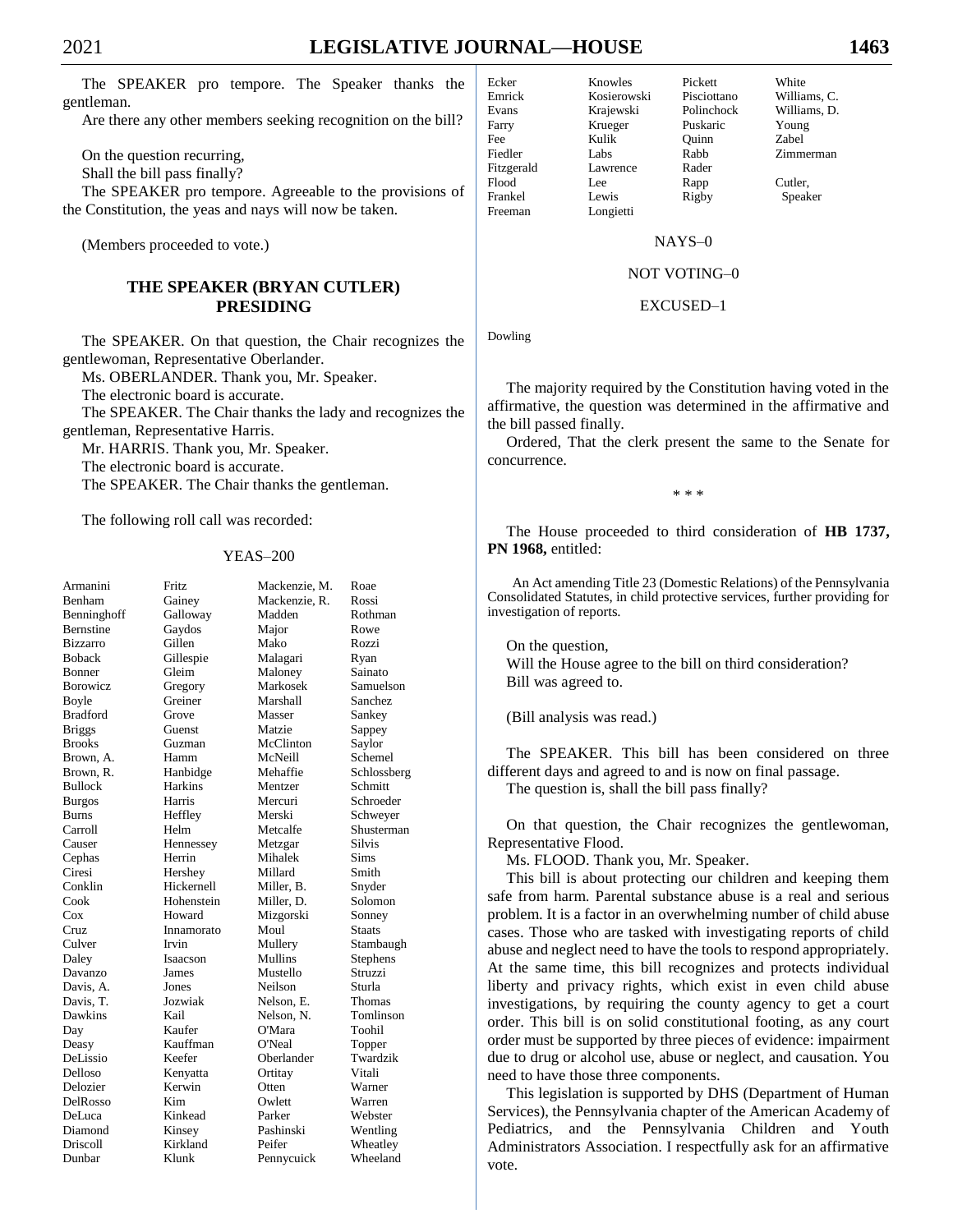The SPEAKER. The Chair thanks the lady and recognizes the gentlewoman, Representative Bullock, on final passage.

Mrs. BULLOCK. Thank you, Mr. Speaker.

First, I would like to thank the maker of this bill for her efforts to try to keep children safe. Unfortunately, history has told us that child welfare systems often do not work in the best interest of children and families. And so I stand before you in opposition of HB 1737 for three reasons.

Number one, often drug tests and drug screening produce false positives, and these false positives can unnecessarily disrupt families at very critical points and for long periods of time. Last year a mother in the city of Pittsburgh sued the local hospital after they tested her for drugs without her consent and while she was in labor, and then reported a false positive result to the local children and youth agency. This kick-started a months-long investigation that separated her from her infant at a very critical stage in that child's development and their family's bonding. This did not only happen to her; there were several other mothers named in this particular lawsuit. And it happens all the time across our Commonwealth and the country because the very nature of the child welfare system was built to err, and rightfully so, on the side of the child's safety. It is all about keeping the children safe. But as a result, the child welfare system often manifests as a punitive and intrusive force in the lives of families, particularly Black families.

And it did not surprise me that the mother in this particular lawsuit was a Black woman, which leads me to point number two. The child welfare system disproportionately regulates, investigates, and fails Black children and poor children and families at every step of the process. For many poor children and children of color, their involvement in the child welfare system is nothing like the fairy tale that is portrayed by Hollywood's Orphan Annie. Racial disparities exist at every single stage of the child welfare decisionmaking process, breaking up and tearing apart Black families for generations and across this Commonwealth.

Black families are more commonly targeted for child welfare supervision, child removal, foster care placement, and termination of parental rights. Let me be clear, this is not due to a higher incidence of abuse and neglect in Black families. This is because of a system and a network of racially biased systems that are adversarial to Black families. One study revealed that despite similar rates of substance abuse between Black and White pregnant women, Black women were 10 times more likely to be reported to child welfare authorities for substance abuse during pregnancy. Other studies have found that doctors are more likely to report injuries of Black children as suspected child abuse that are identical to the injuries on White children. And still other studies have continuously found that caseworkers are quicker to perceive Black children as being more at risk and in need of removal from their homes, while child welfare workers also regard Black parents as less likely to change and not accepting of the cultural differences in parenting styles. Study after study has proven that the child welfare system is hostile to Black and Brown families, and to poor White families alike.

This legislation only expands the reach of a failing child welfare system, the reach of child welfare professionals, giving them an unnecessary tool to harass Black and Brown families. A tool that would disproportionately impact families that are already overpoliced, overregulated by health-care professionals, school professionals, day-care providers, law enforcement; and overworked, underresourced child welfare workers, and a child welfare system that is simply not prepared to do this work, a child welfare system that should be providing them with the resources and support needed to keep their families together safely.

And that leads me to my third point. It is my understanding that the positive drug test alone will not be used to substantiate child abuse and neglect. Then my question is, what is the purpose of the drug test then at all? If child abuse exists, do the work to establish the case of child abuse.

According to the U.S. Department of Health and Human Services, "A drug test alone cannot determine the existence or absence of a substance use disorder. In addition, drug tests do not provide sufficient information for substantiating allegations of child abuse or neglect or for making decisions about the disposition of a case (including decisions regarding child removal, family reunification, or termination of parental rights)." This is from our own Federal Department of Health and Human Services. A drug or alcohol test is unlikely to reveal any information about whether a child is being abused or neglected.

If our local children and youth services need additional tools to substantiate child abuse, if they need additional tools to support our families, we should give them those resources. We should increase their budgets and their staff. This is simply not the tool that they need in their toolbox.

Thank you, Mr. Speaker, for giving me this moment.

The SPEAKER. The Chair thanks the lady for her comments and recognizes the gentleman, Representative Vitali, on final passage.

Mr. VITALI. Thank you, Mr. Speaker.

I just wanted to let the members know that this bill is opposed by the American Civil Liberties Union. They cite that it would permit the unconstitutional intrusion of parental privacy rights. According to them, "HB 1737 would permit unconstitutional intrusions on parents' privacy rights because it does not contain a requirement that a CYS agency have probable cause to believe that an act of child abuse or neglect has occurred…." They also make the point, the American Civil Liberties Union does, that drug and alcohol tests will not reveal evidence of abuse. Quoting: "A drug or alcohol test is unlikely to reveal any information about whether a child is being abused or neglected."

Thank you, Mr. Speaker.

The SPEAKER. The Chair thanks the gentleman.

On the question recurring, Shall the bill pass finally?

The SPEAKER. Agreeable to the provisions of the Constitution, the yeas and nays will now be taken.

(Members proceeded to vote.)

The SPEAKER. On that question, the Chair recognizes the gentlewoman, Representative Oberlander.

Ms. OBERLANDER. Thank you, Mr. Speaker.

The electronic board is accurate.

The SPEAKER. The Chair thanks the lady and recognizes the gentleman, Representative Harris. The gentleman is recognized for verification of the vote board. You may proceed.

Mr. HARRIS. Thank you, Mr. Speaker.

The electronic board is accurate.

The SPEAKER. The Chair thanks the gentleman.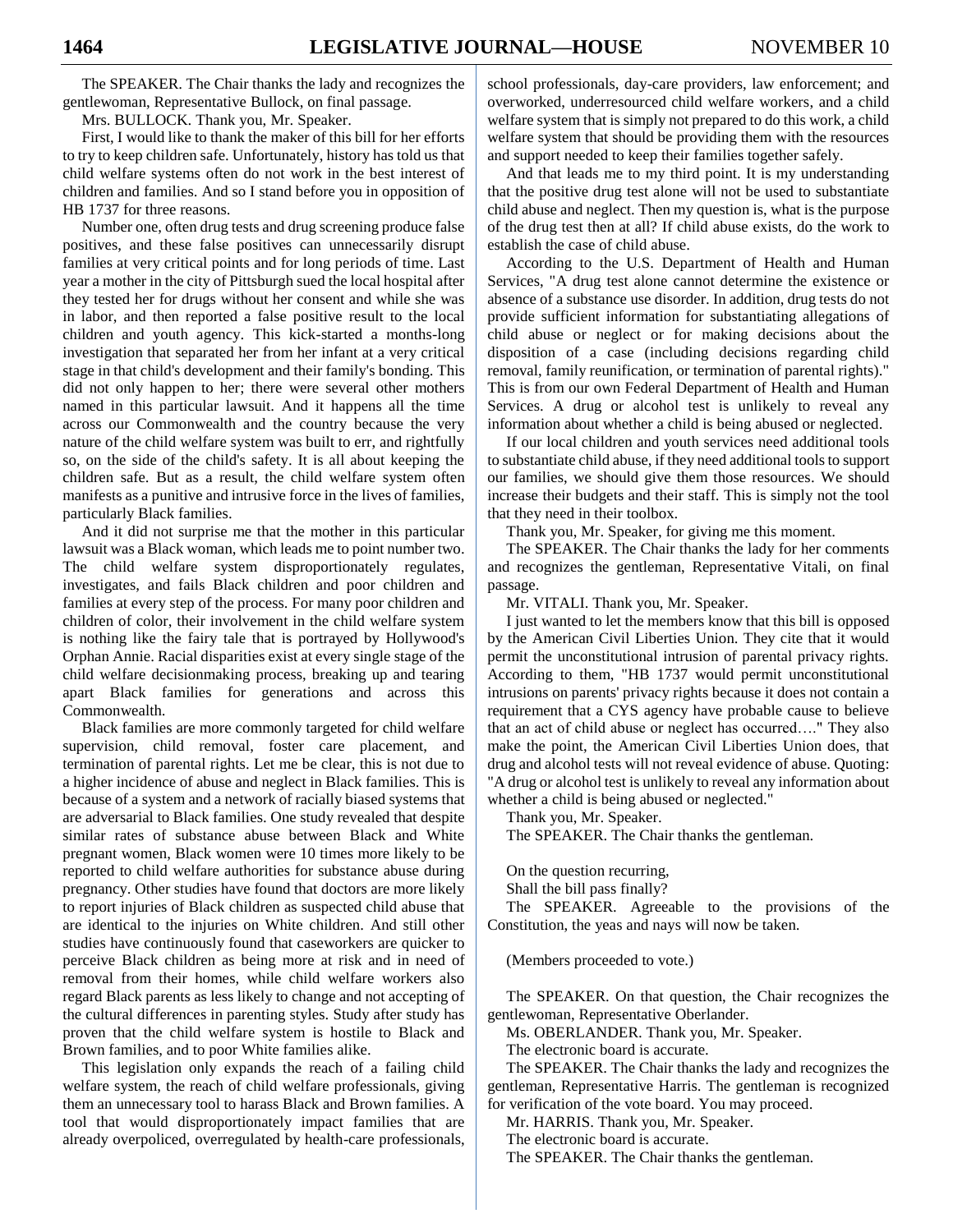The following roll call was recorded:

#### YEAS–166

| Armanini             |
|----------------------|
| Benninghoff          |
| Bernstine            |
| <b>Bizzarro</b>      |
| <b>Boback</b>        |
| Bonner               |
| Borowicz             |
| Boyle                |
| <b>Bradford</b>      |
| <b>Briggs</b>        |
| <b>Brooks</b>        |
| Brown, R.            |
| <b>Burns</b>         |
| Carroll              |
| Causer               |
| Ciresi               |
|                      |
| Conklin<br>Cook      |
| Cox                  |
| Culver               |
|                      |
| Davanzo<br>Davis, T. |
| Day                  |
| Deasy                |
|                      |
| DeLissio<br>Delloso  |
| Delozier             |
| DelRosso             |
| DeLuca               |
| Diamond              |
| .<br>Driscoll        |
| Dunbar               |
| Ecker                |
| Emrick               |
| Farry                |
| Fee                  |
| Flood                |
| Freeman              |
| Fritz                |
| Galloway             |
| Gaydos               |
| Gillen               |
|                      |

Gillespie Markosek Rothman Gleim Marshall Rowe Gregory Masser Rozzi Greiner Matzie Ryan Grove McClinton Sainato Guenst McNeill Samuelson Hamm Mehaffie Sanchez Hanbidge Mentzer Sankey<br>Harkins Mercuri Sanney Harkins Mercuri Sappey Heffley Merski Saylor Helm Metcalfe Schemel Hennessey Metzgar Schlossberg Burns Herrin Mihalek Schmitt Hershey Millard Schroeder Hickernell Miller, B. Schweyer<br>Howard Mizgorski Shusterma Howard Mizgorski Shusterman Conklin Irvin Moul Silvis James Mullery Smith Cox Jones Mullins Snyder Jozwiak Mustello Sonney Davanzo Kail Neilson Staats Kaufer Nelson, E. Stambaugh<br>
Kauffman Nelson, N. Stephens Keefer O'Mara Struzzi Kenyatta O'Neal Thomas Kerwin Oberlander Tomlinson<br>
Kim Ortitay Toohil Ortitay Klunk Otten Topper Knowles Owlett Twardzik Kosierowski Pashinski Warner<br>
Richard Peifer Warren Krueger Kulik Pennycuick Webster Ecker Labs Pickett Wentling Lawrence Pisciottano Wheeland Lewis Polinchock White Longietti Puskaric Williams, C. Mackenzie, M. Quinn Williams, D. Mackenzie, R. Rader Zabel<br>
Major Rapp Zimm Mako Rigby Malagari Roae Cutler, Maloney Rossi Speaker

Nelson, N. Stephens Rapp Zimmerman

#### NAYS–34

| Benham         | Evans      | Isaacson   | Parker      |
|----------------|------------|------------|-------------|
| Brown, A.      | Fiedler    | Kinkead    | Rabb        |
| <b>Bullock</b> | Fitzgerald | Kinsey     | <b>Sims</b> |
| <b>Burgos</b>  | Frankel    | Kirkland   | Solomon     |
| Cephas         | Gainey     | Krajewski  | Sturla      |
| Cruz.          | Guzman     | Lee        | Vitali      |
| Daley          | Harris     | Madden     | Wheatley    |
| Davis, A.      | Hohenstein | Miller, D. | Young       |
| Dawkins        | Innamorato |            |             |

#### NOT VOTING–0

#### EXCUSED–1

Dowling

The majority required by the Constitution having voted in the affirmative, the question was determined in the affirmative and the bill passed finally.

Ordered, That the clerk present the same to the Senate for concurrence.

\* \* \*

The House proceeded to third consideration of **HB 1868, PN 2228,** entitled:

An Act amending Title 63 (Professions and Occupations (State Licensed)) of the Pennsylvania Consolidated Statutes, adding provisions relating to veterans' licensure by providing for representation on licensing boards, for expedited license, for military experience in place of education criteria, for expedited temporary license, for relevant military experience, for renewal of license for deployed servicemembers, for fees and for reports.

On the question, Will the House agree to the bill on third consideration? Bill was agreed to.

(Bill analysis was read.)

The SPEAKER. This bill has been considered on three different days and agreed to and is now on final passage.

The question is, shall the bill pass finally?

Agreeable to the provisions of the Constitution, the yeas and nays will now be taken.

(Members proceeded to vote.)

The SPEAKER. On that question, the Chair recognizes the gentleman, Representative Harris.

Mr. HARRIS. Thank you, Mr. Speaker.

The electronic board is accurate.

The SPEAKER. The Chair thanks the gentleman and recognizes the gentlewoman, Representative Oberlander.

Ms. OBERLANDER. Thank you, Mr. Speaker.

The electronic board is accurate.

The SPEAKER. The Chair thanks the lady.

The following roll call was recorded:

#### YEAS–200

| Armanini         | Fritz.     | Mackenzie, M. | Roae          |
|------------------|------------|---------------|---------------|
| Benham           | Gainey     | Mackenzie, R. | Rossi         |
| Benninghoff      | Galloway   | Madden        | Rothman       |
| <b>Bernstine</b> | Gaydos     | Major         | Rowe          |
| <b>Bizzarro</b>  | Gillen     | Mako          | Rozzi         |
| <b>Boback</b>    | Gillespie  | Malagari      | Ryan          |
| <b>Bonner</b>    | Gleim      | Maloney       | Sainato       |
| <b>Borowicz</b>  | Gregory    | Markosek      | Samuelson     |
| Boyle            | Greiner    | Marshall      | Sanchez       |
| <b>Bradford</b>  | Grove      | Masser        | Sankey        |
| <b>Briggs</b>    | Guenst     | Matzie        | Sappey        |
| <b>Brooks</b>    | Guzman     | McClinton     | Saylor        |
| Brown, A.        | Hamm       | McNeill       | Schemel       |
| Brown, R.        | Hanbidge   | Mehaffie      | Schlossberg   |
| <b>Bullock</b>   | Harkins    | Mentzer       | Schmitt       |
| <b>Burgos</b>    | Harris     | Mercuri       | Schroeder     |
| <b>Burns</b>     | Heffley    | Merski        | Schweyer      |
| Carroll          | Helm       | Metcalfe      | Shusterman    |
| Causer           | Hennessey  | Metzgar       | <b>Silvis</b> |
| Cephas           | Herrin     | Mihalek       | <b>Sims</b>   |
| Ciresi           | Hershey    | Millard       | Smith         |
| Conklin          | Hickernell | Miller, B.    | Snyder        |
| Cook             | Hohenstein | Miller. D.    | Solomon       |
| $\cos$           | Howard     | Mizgorski     | Sonney        |
| Cruz             | Innamorato | Moul          | Staats        |
| Culver           | Irvin      | Mullery       | Stambaugh     |
| Daley            | Isaacson   | Mullins       | Stephens      |
| Davanzo          | James      | Mustello      | Struzzi       |
| Davis, A.        | Jones      | Neilson       | Sturla        |
| Davis, T.        | Jozwiak    | Nelson, E.    | Thomas        |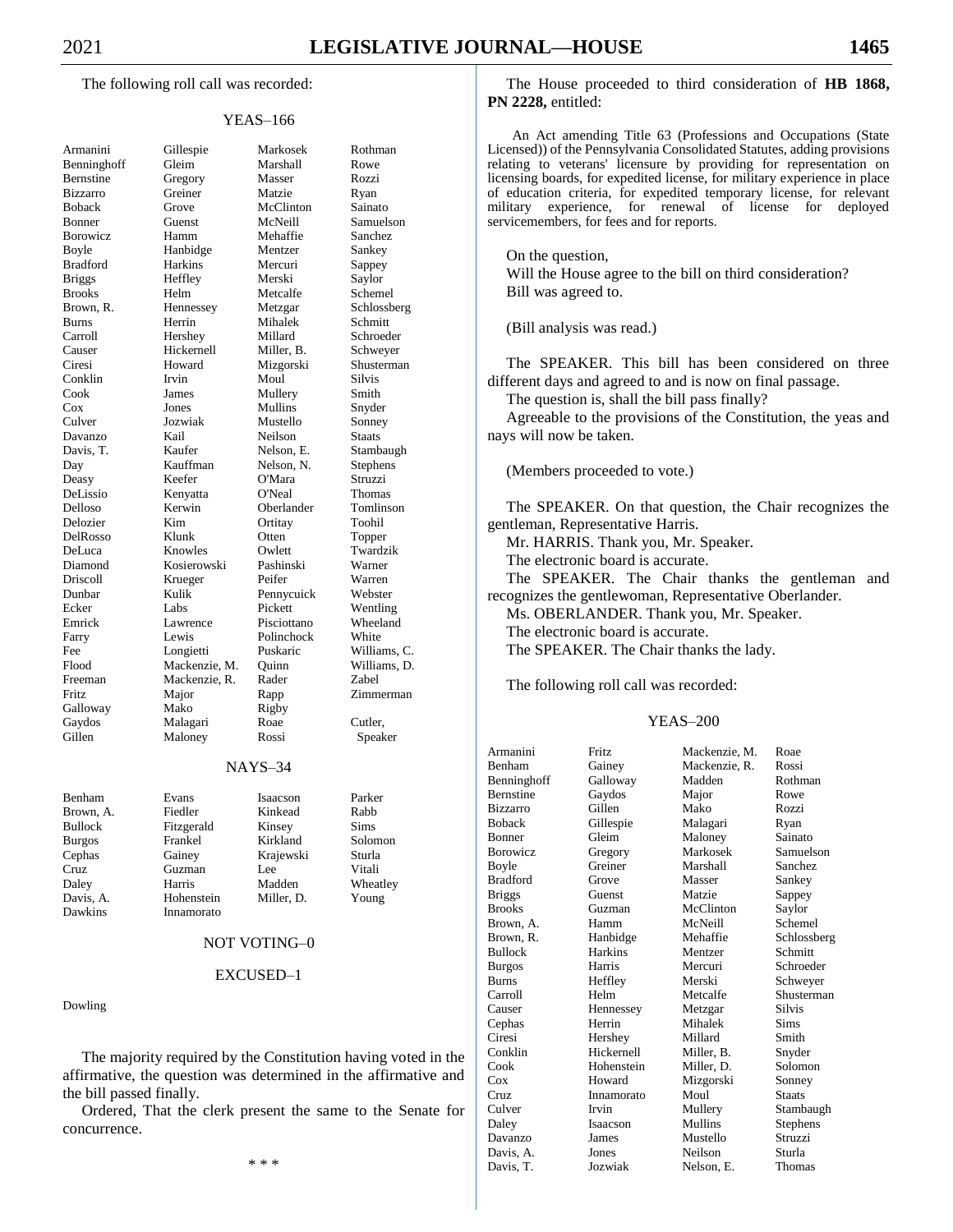# **1466 LEGISLATIVE JOURNAL—HOUSE** NOVEMBER 10

| Dawkins    | Kail        | Nelson, N.  | Tomlinson    |
|------------|-------------|-------------|--------------|
| Day        | Kaufer      | O'Mara      | Toohil       |
| Deasy      | Kauffman    | O'Neal      | Topper       |
| DeLissio   | Keefer      | Oberlander  | Twardzik     |
| Delloso    | Kenyatta    | Ortitay     | Vitali       |
| Delozier   | Kerwin      | Otten       | Warner       |
| DelRosso   | Kim         | Owlett      | Warren       |
| DeLuca     | Kinkead     | Parker      | Webster      |
| Diamond    | Kinsey      | Pashinski   | Wentling     |
| Driscoll   | Kirkland    | Peifer      | Wheatley     |
| Dunbar     | Klunk       | Pennycuick  | Wheeland     |
| Ecker      | Knowles     | Pickett     | White        |
| Emrick     | Kosierowski | Pisciottano | Williams, C. |
| Evans      | Krajewski   | Polinchock  | Williams, D. |
| Farry      | Krueger     | Puskaric    | Young        |
| Fee        | Kulik       | Ouinn       | Zabel        |
| Fiedler    | Labs        | Rabb        | Zimmerman    |
| Fitzgerald | Lawrence    | Rader       |              |
| Flood      | Lee.        | Rapp        | Cutler,      |
| Frankel    | Lewis       | Rigby       | Speaker      |
| Freeman    | Longietti   |             |              |

#### NAYS–0

#### NOT VOTING–0

#### EXCUSED–1

Dowling

The majority required by the Constitution having voted in the affirmative, the question was determined in the affirmative and the bill passed finally.

Ordered, That the clerk present the same to the Senate for concurrence.

\* \* \*

The House proceeded to third consideration of **HB 1220, PN 2386,** entitled:

An Act amending Title 51 (Military Affairs) of the Pennsylvania Consolidated Statutes, in veterans' pensions and benefits, further providing for blind veteran's pension and for amputee and paralyzed veteran's pension.

On the question,

Will the House agree to the bill on third consideration? Bill was agreed to.

(Bill analysis was read.)

The SPEAKER. This bill has been considered on three different days and agreed to and is now on final passage.

The question is, shall the bill pass finally?

On that question, the Chair recognizes the gentleman, Representative Pisciottano.

Mr. PISCIOTTANO. Thank you, Mr. Speaker.

We can never fully repay the debt owed to our veterans and their families for their service to our nation, especially those injured during the course of duty. Today I am asking you to join me in showing our support by voting "yes" on the final passage of HB 1220.

HB 1220 would increase the monthly stipend amounts for beneficiaries of the blind veteran's and the amputee and paralyzed veteran's pension programs from \$150 per month to \$250 per month, and it indexes that amount to automatically increase with inflation, ensuring that the promise Pennsylvania has made to these veterans since the 1960s remains fulfilled into perpetuity. It has been more than 20 years since these programs have seen an increase, and as I mentioned yesterday, the original purchasing power of this stipend has decreased by a full third since the last increase in 1990. After the House's support for yesterday's amendment, this bill would ensure that disabled Pennsylvania veterans are provided a stable, consistent measure of gratitude for their service.

I commend and thank the gentleman from Blair County and the gentlelady from Montgomery County for their assistance on writing the bill, the chairs and staff of the Veterans Affairs Committee for their tireless efforts over the past few months, the leadership of both caucuses for their support of the excellent veterans' assistance bills we are passing today, and to the Speaker for his support in getting this specific bill over the finish line.

This is smart, fiscally sound policy to help our veteran community. It is a shining example of bipartisan efforts to work through the legislative process and get things done together for a better Pennsylvania. I ask the House for an affirmative vote on HB 1220.

Thank you, Mr. Speaker. The SPEAKER. The Chair thanks the gentleman.

On the question recurring,

Shall the bill pass finally?

The SPEAKER. Agreeable to the provisions of the Constitution, the yeas and nays will now be taken.

(Members proceeded to vote.)

The SPEAKER. On that question, the Chair recognizes the gentleman, Representative Harris.

Mr. HARRIS. Thank you, Mr. Speaker.

The electronic board is accurate.

The SPEAKER. The Chair thanks the gentleman and recognizes the gentlewoman, Representative Oberlander.

Ms. OBERLANDER. Thank you, Mr. Speaker.

The electronic board is accurate.

The SPEAKER. The Chair thanks the lady.

The following roll call was recorded:

#### YEAS–200

| Armanini         | <b>Fritz</b> | Mackenzie, M. | Roae        |
|------------------|--------------|---------------|-------------|
| Benham           | Gainey       | Mackenzie, R. | Rossi       |
| Benninghoff      | Galloway     | Madden        | Rothman     |
| Bernstine        | Gaydos       | Major         | Rowe        |
| <b>Bizzarro</b>  | Gillen       | Mako          | Rozzi       |
| Boback           | Gillespie    | Malagari      | Ryan        |
| Bonner           | Gleim        | Maloney       | Sainato     |
| <b>B</b> orowicz | Gregory      | Markosek      | Samuelson   |
| Boyle            | Greiner      | Marshall      | Sanchez     |
| <b>Bradford</b>  | Grove        | Masser        | Sankey      |
| <b>Briggs</b>    | Guenst       | Matzie        | Sappey      |
| <b>Brooks</b>    | Guzman       | McClinton     | Saylor      |
| Brown, A.        | Hamm         | McNeill       | Schemel     |
| Brown, R.        | Hanbidge     | Mehaffie      | Schlossberg |
| Bullock          | Harkins      | Mentzer       | Schmitt     |
| <b>Burgos</b>    | Harris       | Mercuri       | Schroeder   |
| Burns            | Heffley      | Merski        | Schweyer    |
| Carroll          | Helm         | Metcalfe      | Shusterman  |
| Causer           | Hennessey    | Metzgar       | Silvis      |
| Cephas           | Herrin       | Mihalek       | Sims        |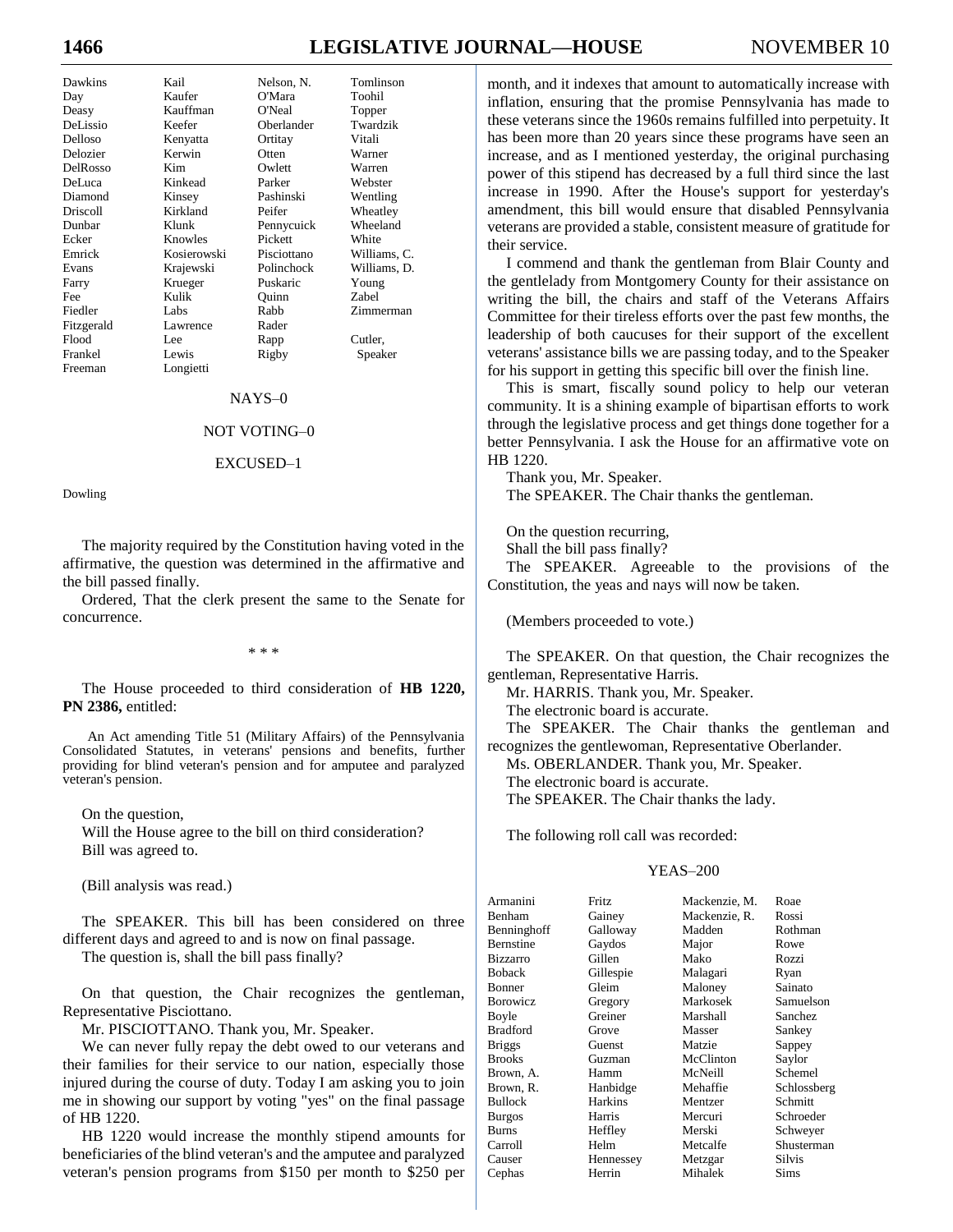# **LEGISLATIVE JOURNAL-HOUSE**

| Ciresi     |
|------------|
| Conklin    |
| Cook       |
| $\cos$     |
| Cruz       |
| Culver     |
| Daley      |
| Davanzo    |
| Davis, A.  |
| Davis, T.  |
| Dawkins    |
| Day        |
| Deasy      |
| DeLissio   |
| Delloso    |
| Delozier   |
| DelRosso   |
| DeLuca     |
| Diamond    |
| Driscoll   |
| Dunbar     |
| Ecker      |
| Emrick     |
| Evans      |
| Farry      |
| Fee        |
| Fiedler    |
| Fitzgerald |
| Flood      |
| Frankel    |
| Freeman    |

Millard Hershey Hickernell Miller, B. Hohenstein Miller, D. Howard Mizgorski Innamorato Moul Irvin Mullery Isaacson Mullins **James** Mustello Jones Neilson Nelson, E. Jozwiak Nelson, N. Kaufer O'Mara Kauffman O'Neal Keefer Oberlander Kenyatta Ortitay Kerwin Otten Kim Owlett Kinkead Parker Pashinski Kinsev Kirkland Peifer Klunk Pennycuick Knowles Pickett Kosierowski Pisciottano Polinchock Kraiewski Krueger Puskaric Kulik Ouinn Labs Rabb Lawrence Rader Rapp Lewis Rigby Longietti

Kail

Lee

#### Snyder Solomon Sonney **Staats** Stambaugh Stephens Struzzi Sturla Thomas Tomlinson Toohil Topper Twardzik Vitali Warner Warren Webster Wentling Wheatley Wheeland White Williams, C. Williams, D. Young Zabel Zimmerman Cutler, Speaker

Smith

#### $NAYS-0$

#### NOT VOTING-0

#### EXCUSED-1

Dowling

The majority required by the Constitution having voted in the affirmative, the question was determined in the affirmative and the bill passed finally.

Ordered, That the clerk present the same to the Senate for concurrence.

 $* * *$ 

The House proceeded to third consideration of HB 1612, PN 2245, entitled:

An Act amending Title 51 (Military Affairs) of the Pennsylvania Consolidated Statutes, in Pennsylvania National Guard, further providing for association group life insurance for Pennsylvania National Guard.

On the question, Will the House agree to the bill on third consideration? Bill was agreed to.

(Bill analysis was read.)

The SPEAKER. This bill has been considered on three different days and agreed to and is now on final passage.

The question is, shall the bill pass finally?

And on that question, the Chair recognizes the gentleman, Representative Hamm.

Mr. HAMM. Thank you, Mr. Speaker.

Mr. Speaker, I ask for your support of HB 1612. HB 1612 supports the men and women who serve this great Commonwealth and the greatest nation in the world in the Pennsylvania National Guard. Under current State statute in Title 51, our men and women in uniform are able to purchase voluntary life insurance under the Servicemembers' Group Life Insurance program. This life insurance currently covers these service members in two instances: one, Federal activation for a period of 30 days or more for combat operations in combat zones, also known as Title 10 orders; and two, State activation for emergencies within the Commonwealth, known as EMAC (Emergency Management Assistance Compact) orders.

HB 1612 addresses a third activation that our State statute is silent on. Our current statute is silent on this Federal activation but my bill will add it. It would add Federal activation to assist in an emergency in another State or Federal jurisdiction, also known as Title 32 orders.

Mr. Speaker, I ask for your support of HB 1612 and your support for the men and women of the Pennsylvania National Guard.

Thank you, Mr. Speaker. The SPEAKER. The Chair thanks the gentleman.

On the question recurring,

Shall the bill pass finally?

The SPEAKER. Agreeable to the provisions of the Constitution, the yeas and nays will now be taken.

(Members proceeded to vote.)

The SPEAKER. On that question, the Chair recognizes the gentlewoman, Representative Oberlander.

Ms. OBERLANDER. Thank you, Mr. Speaker.

The electronic board is accurate.

The SPEAKER. The Chair thanks the lady and recognizes the gentleman, Representative Harris.

Mr. HARRIS. Thank you, Mr. Speaker.

The electronic board is accurate. The SPEAKER. The Chair thanks the gentleman.

The following roll call was recorded:

#### **YEAS-200**

| Armanini        | Fritz     | Mackenzie, M. | Roae          |
|-----------------|-----------|---------------|---------------|
| Benham          | Gainey    | Mackenzie, R. | Rossi         |
| Benninghoff     | Galloway  | Madden        | Rothman       |
| Bernstine       | Gaydos    | Major         | Rowe          |
| <b>Bizzarro</b> | Gillen    | Mako          | Rozzi         |
| Boback          | Gillespie | Malagari      | Ryan          |
| Bonner          | Gleim     | Maloney       | Sainato       |
| Borowicz        | Gregory   | Markosek      | Samuelson     |
| Boyle           | Greiner   | Marshall      | Sanchez       |
| Bradford        | Grove     | Masser        | Sankey        |
| <b>Briggs</b>   | Guenst    | Matzie        | Sappey        |
| Brooks          | Guzman    | McClinton     | Saylor        |
| Brown, A.       | Hamm      | McNeill       | Schemel       |
| Brown, R.       | Hanbidge  | Mehaffie      | Schlossberg   |
| Bullock         | Harkins   | Mentzer       | Schmitt       |
| Burgos          | Harris    | Mercuri       | Schroeder     |
| Burns           | Heffley   | Merski        | Schweyer      |
| Carroll         | Helm      | Metcalfe      | Shusterman    |
| Causer          | Hennessey | Metzgar       | <b>Silvis</b> |
| Cephas          | Herrin    | Mihalek       | Sims          |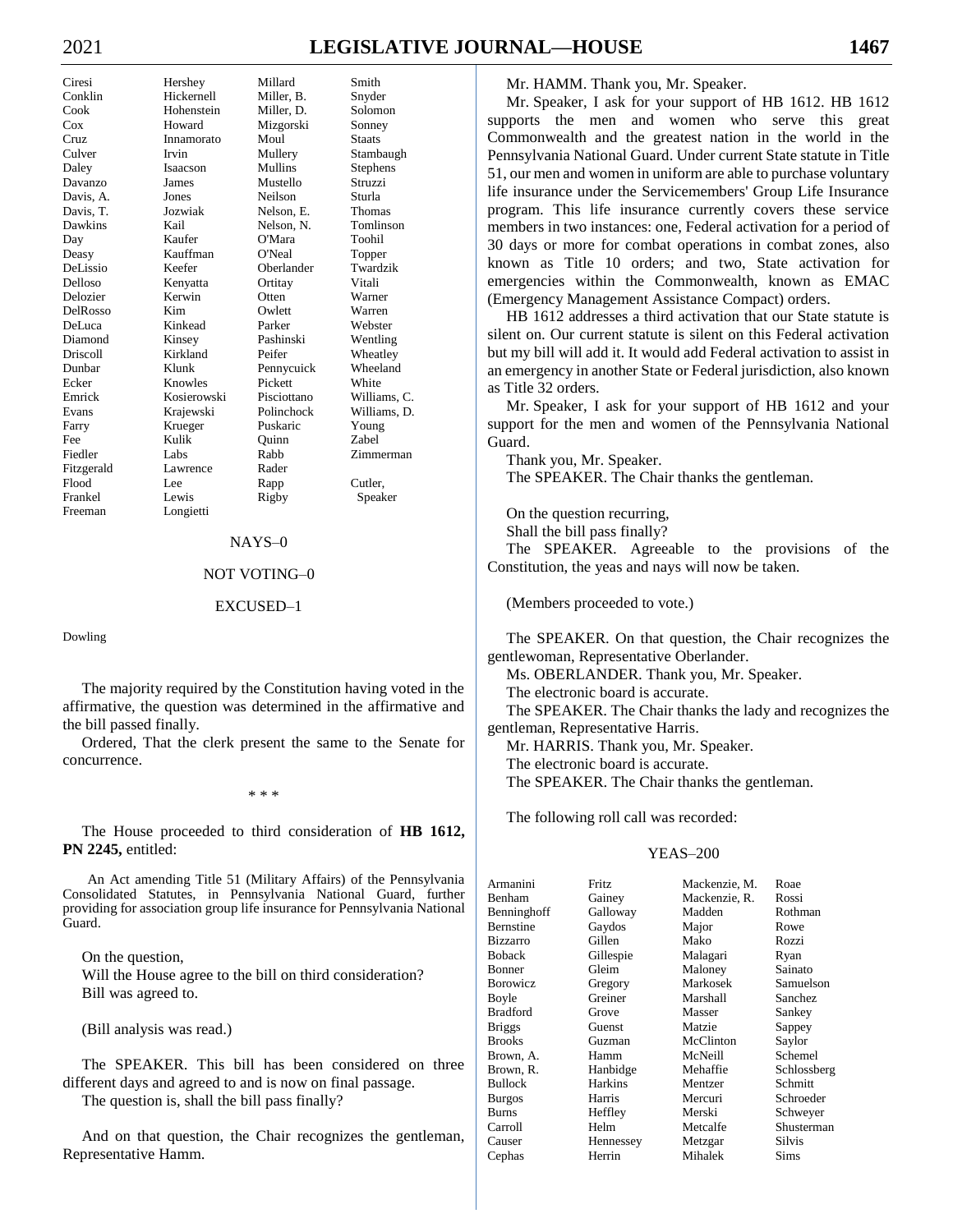# **LEGISLATIVE JOURNAL-HOUSE**

Hershey Millard Hickernell Miller, B. Hohenstein Miller, D. Howard Mizgorski Innamorato Moul Irvin Mullery Isaacson Mullins **James** Mustello Jones Neilson Nelson, E. Jozwiak Kail Nelson, N. Kaufer O'Mara Kauffman O'Neal Keefer Oberlander Kenyatta Ortitav Otten Kerwin Kim Owlett Kinkead Parker Kinsey Pashinski Kirkland Peifer Klunk Pennycuick Knowles Pickett Kosierowski Pisciottano Polinchock Kraiewski Krueger Puskaric Kulik Ouinn Labs Rabb Lawrence Rader Lee Rapp Lewis Rigby Longietti

#### Snyder Solomon Sonney **Staats** Stambaugh Stephens Struzzi Sturla Thomas Tomlinson Toohil Topper Twardzik Vitali Warner Warren Webster Wentling Wheatley Wheeland White Williams, C. Williams, D. Young Zabel Zimmerman Cutler, Speaker

Smith

#### $NAYS-0$

#### NOT VOTING-0

#### EXCUSED-1

Dowling

The majority required by the Constitution having voted in the affirmative, the question was determined in the affirmative and the bill passed finally.

Ordered, That the clerk present the same to the Senate for concurrence.

#### $* * *$

The House proceeded to third consideration of HB 1055, PN 1089, entitled:

An Act amending the act of April 8, 1868 (P.L.73, No.37), entitled "An act to authorize the recorder of deeds in the several counties of this Commonwealth to record the discharges of all honorably discharged officers and soldiers," further providing for confidentiality of records.

On the question,

Will the House agree to the bill on third consideration? Bill was agreed to.

(Bill analysis was read.)

The SPEAKER. This bill has been considered on three different days and agreed to and is now on final passage.

The question is, shall the bill pass finally?

And on that question, the Chair recognizes the gentleman, Representative Webster.

Mr. WEBSTER. Thank you, Mr. Speaker.

And, Mr. Speaker, I also want to make sure to say a special thank you to the Representative and chairwoman from Luzerne County, who this day before Veterans Day has decided to do a whole bunch of these things, these bills to favor veterans at exactly the right time.

HB 1055 does a small thing. It changes a number, 75 to 85, but here is why. When a member of our Armed Forces leaves the military, we ask them to register their personnel papers, their DD214, at the county register of deeds, and then we protect the privacy of those documents for 75 years. Well, it turns out now, with life expectancies the way they are, that we have members veterans from World War II, we have veterans of the Korean conflict – who have outlived that  $75$  years, and we have actually had, in our experience in Montgomery County, people fishing for those records and creating identify theft of veterans. So this bill simply changes the number to 85 years so that we ask veterans to trust us with these documents, and then we need to live up to that trust and protect the privacy of the DD214 for all our veterans.

Thank you, Mr. Speaker.

The SPEAKER. The Chair thanks the gentleman.

On the question recurring, Shall the bill pass finally?

The SPEAKER. Agreeable to the provisions of the Constitution, the yeas and nays will now be taken.

(Members proceeded to vote.)

The SPEAKER. On that question, the Chair recognizes the gentleman, Representative Harris.

Mr. HARRIS. Thank you, Mr. Speaker.

The electronic board is accurate.

The SPEAKER. The Chair thanks the gentleman and recognizes the gentlewoman, Representative Oberlander.

Ms. OBERLANDER. Thank you, Mr. Speaker.

The electronic board is accurate.

The SPEAKER. The Chair thanks the lady.

The following roll call was recorded:

#### **YEAS-200**

| Armanini        | Fritz          | Mackenzie, M. | Roae          |
|-----------------|----------------|---------------|---------------|
| Benham          | Gainey         | Mackenzie, R. | Rossi         |
| Benninghoff     | Galloway       | Madden        | Rothman       |
| Bernstine       | Gaydos         | Major         | Rowe          |
| Bizzarro        | Gillen         | Mako          | Rozzi         |
| Boback          | Gillespie      | Malagari      | Ryan          |
| Bonner          | Gleim          | Maloney       | Sainato       |
| Borowicz        | Gregory        | Markosek      | Samuelson     |
| Boyle           | Greiner        | Marshall      | Sanchez       |
| <b>Bradford</b> | Grove          | Masser        | Sankey        |
| <b>Briggs</b>   | Guenst         | Matzie        | Sappey        |
| <b>Brooks</b>   | Guzman         | McClinton     | Saylor        |
| Brown, A.       | Hamm           | McNeill       | Schemel       |
| Brown, R.       | Hanbidge       | Mehaffie      | Schlossberg   |
| <b>Bullock</b>  | <b>Harkins</b> | Mentzer       | Schmitt       |
| <b>Burgos</b>   | Harris         | Mercuri       | Schroeder     |
| <b>Burns</b>    | Heffley        | Merski        | Schweyer      |
| Carroll         | Helm           | Metcalfe      | Shusterman    |
| Causer          | Hennessey      | Metzgar       | <b>Silvis</b> |
| Cephas          | Herrin         | Mihalek       | <b>Sims</b>   |
| Ciresi          | Hershey        | Millard       | Smith         |
| Conklin         | Hickernell     | Miller, B.    | Snyder        |
| Cook            | Hohenstein     | Miller D      | Solomon       |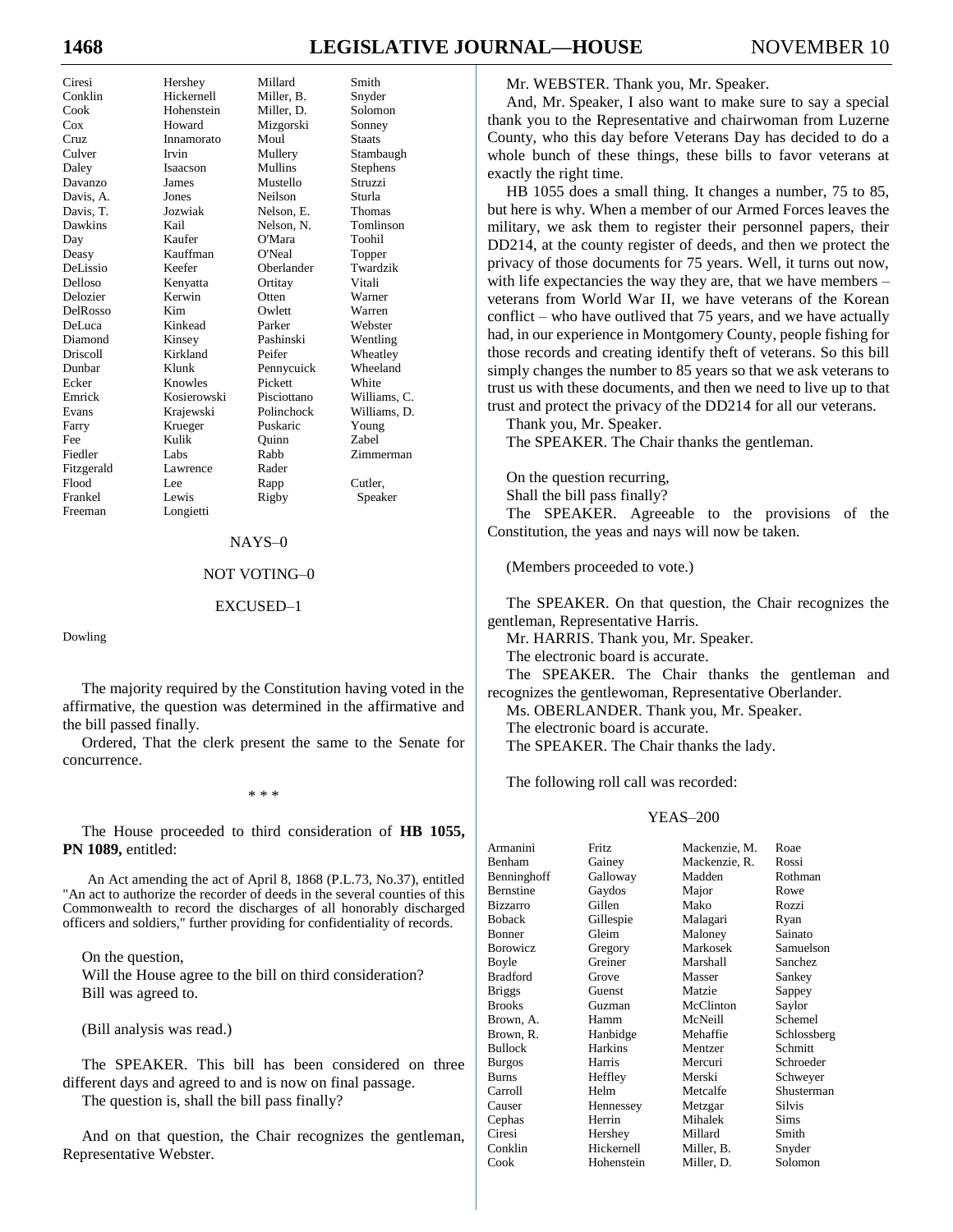# 2021 **LEGISLATIVE JOURNAL—HOUSE 1469**

# Cox Howard Mizgorski Sonney

Cruz Innamorato Moul Staats Culver Irvin Mullery Stambaugh Daley Isaacson Mullins Stephens Davanzo James Mustello Struzzi Davis, A. Jones Neilson Sturla Davis, T. Jozwiak Nelson, E. Thomas Dawkins Kail Nelson, N. Tomlinson Day Kaufer O'Mara Toohil Deasy Kauffman O'Neal Topper DeLissio Keefer Oberlander Delloso Kenyatta Ortitay Vitali Delozier Kerwin Otten Warner DelRosso Kim Owlett DeLuca Kinkead Parker Webster Diamond Kinsey Pashinski Wentling Driscoll Kirkland Peifer Wheatley Dunbar Klunk Pennycuick Wheeland Ecker Knowles Pickett White Emrick Kosierowski Pisciottano Williams, C. Evans Krajewski Polinchock Williams, D. Farry Krueger Puskaric Fee Kulik Quinn Zabel Fiedler Labs Rabb Zimmerman Fitzgerald Lawrence Rader Flood Lee Rapp Cutler, Frankel Lewis Rigby Speaker<br>Freeman Longietti Longietti

#### NAYS–0

## NOT VOTING–0

#### EXCUSED–1

Dowling

The majority required by the Constitution having voted in the affirmative, the question was determined in the affirmative and the bill passed finally.

Ordered, That the clerk present the same to the Senate for concurrence.

The SPEAKER. Congratulations, Representative.

For the information of the members, there will be no further floor votes this afternoon; however, those of you who have asked to be placed on the rule 17 speaking list may proceed to the well of the House to be recognized upon the conclusion of all the housekeeping.

#### **SENATE MESSAGE**

#### HOUSE AMENDMENTS CONCURRED IN BY SENATE

The clerk of the Senate, being introduced, informed that the Senate has concurred in the amendments made by the House of Representatives to **SB 248, PN 1222.**

#### **SENATE MESSAGE**

#### HOUSE BILLS CONCURRED IN BY SENATE

The clerk of the Senate, being introduced, returned **HB 1107, PN 1146,** and **HB 1120, PN 1168,** with information that the Senate has passed the same without amendment.

#### **BILLS SIGNED BY SPEAKER**

Bills numbered and entitled as follows having been prepared for presentation to the Governor, and the same being correct, the titles were publicly read as follows:

#### **HB 1107, PN 1146**

An Act designating the Faxon Interchange of Interstate 180 at Northway Road in Loyalsock Township, Lycoming County, as the Sgts. Thomas Woodruff, Sr., and Hamilton Woodruff Memorial Interchange.

#### **HB 1120, PN 1168**

An Act designating the bridge, identified as Bridge Key 3937, carrying Pennsylvania Route 26 over Bloody Run in Everett Borough, Bedford County, as the PFC James E. Williams Memorial Bridge.

#### **SB 248, PN 1222**

An Act amending Title 38 (Holidays and Observances) of the Pennsylvania Consolidated Statutes, providing for holidays and observances.

Whereupon, the Speaker, in the presence of the House, signed the same.

# **THE SPEAKER PRO TEMPORE (JOHN A. LAWRENCE) PRESIDING**

#### **BILLS RECOMMITTED**

The SPEAKER pro tempore. The majority leader moves that HB 122 and HB 1307 be recommitted to the Committee on Appropriations.

On the question, Will the House agree to the motion? Motion was agreed to.

# **BILLS REMOVED FROM TABLE**

The SPEAKER pro tempore. The majority leader moves that the following bills be removed from the tabled calendar and placed on the active calendar:

HB 773; HB 1366; HB 1546; HB 1587; HB 1590;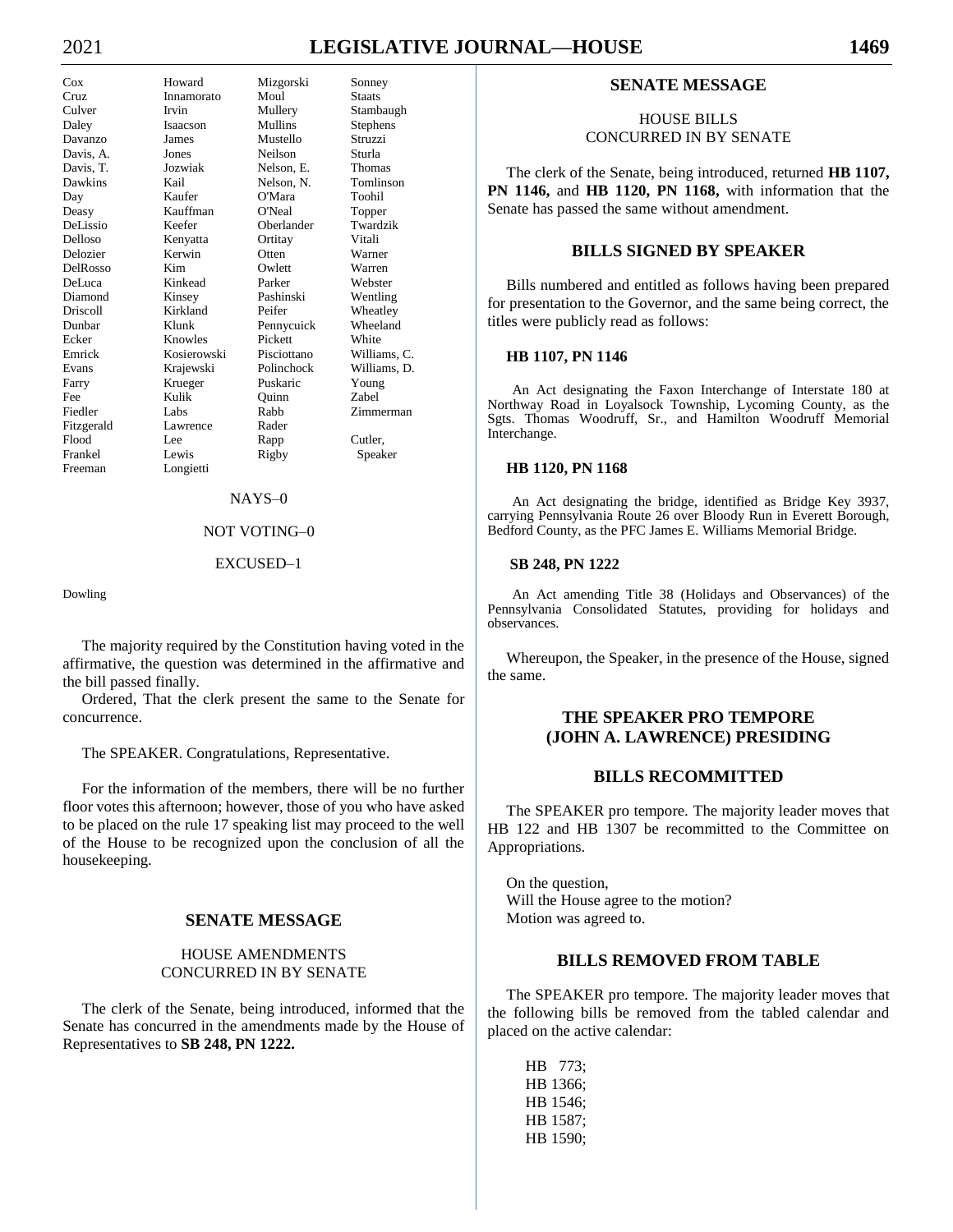HB 1800; HB 2039; HB 2046; HB 2071; SB 382; and SB 565.

On the question, Will the House agree to the motion? Motion was agreed to.

# **BILLS REMOVED FROM TABLE**

The SPEAKER pro tempore. The majority leader moves that the following bills be removed from the tabled calendar and placed on the active calendar:

HB 128; HB 262; HB 424; HB 604; HB 637; HB 822; HB 829; HB 947; HB 1170; HB 1177; HB 1181; HB 1280; HB 1294; HB 1325; HB 1351; HB 1367; HB 1438; HB 1445; HB 1446; HB 1486; HB 1533; HB 1577; HB 1585; HB 1586; HB 1639; HB 1651; and HB 1653.

On the question, Will the House agree to the motion? Motion was agreed to.

#### **BILLS TABLED**

The SPEAKER pro tempore. The majority leader moves that the following bills be removed from the active calendar and placed on the tabled calendar:

| НB | 128: |
|----|------|
| HВ | 262: |
| НB | 424; |
| НB | 604; |
| HВ | 637: |
| HВ | 822: |

| HB. | 947;         |  |
|-----|--------------|--|
|     | HB 1170:     |  |
|     | HB 1177:     |  |
|     | HB 1181;     |  |
|     | HB 1280;     |  |
|     | HB 1294;     |  |
| HB  | 1325:        |  |
| HB. | 1351;        |  |
| HB. | 1367:        |  |
|     | HB 1438;     |  |
|     | HB 1445:     |  |
|     | HB 1446;     |  |
|     | HB 1486;     |  |
| HB. | 1533;        |  |
| HB. | 1577:        |  |
| HB  | 1585:        |  |
|     | HB 1586:     |  |
|     | HB 1639:     |  |
|     | HB 1651; and |  |
|     | HB 1653.     |  |
|     |              |  |

HB 829;

On the question, Will the House agree to the motion? Motion was agreed to.

#### **VOTE CORRECTION**

The SPEAKER pro tempore. The gentleman from Philadelphia, Representative Kenyatta, is recognized for a vote correction.

Mr. KENYATTA. Thank you, Mr. Speaker.

I was voted in the affirmative on HB 148 and I should have been recorded in the negative.

The SPEAKER pro tempore. The Speaker thanks the gentleman.

Mr. KENYATTA. HR – my apologies, Mr. Speaker – HR 148. Thank you.

The SPEAKER pro tempore. The Speaker thanks the gentleman. The gentleman's remarks will be spread upon the record.

# **STATEMENT BY MR. CIRESI**

The SPEAKER pro tempore. Turning to rule 17 speakers. The gentleman from Montgomery, Representative Ciresi, is recognized to speak with regard to a retirement.

Mr. CIRESI. Thank you, Mr. Speaker.

Today I rise to speak about Anne Ewers, the president of the Kimmel Center for the Performing Arts. Anyone that knows Anne knows the phrase "transforming lives daily." Anne has spent 44 years in the performing arts industry, and as of Friday, she will retire from the Kimmel Center after all those years.

Now, I have had the pleasure of knowing Anne not only as my boss, but now as a colleague on the board of the Kimmel Center and a great advocate for the arts in Pennsylvania and around the nation. Anne has been the assistant director of the San Francisco Opera, the general director at the Boston Lyric Opera, the general director of the Utah Opera, and founder of the Deer Valley Music Festival. She has generated millions of dollars while being at the Kimmel Center, where she has presided for the last 14 years.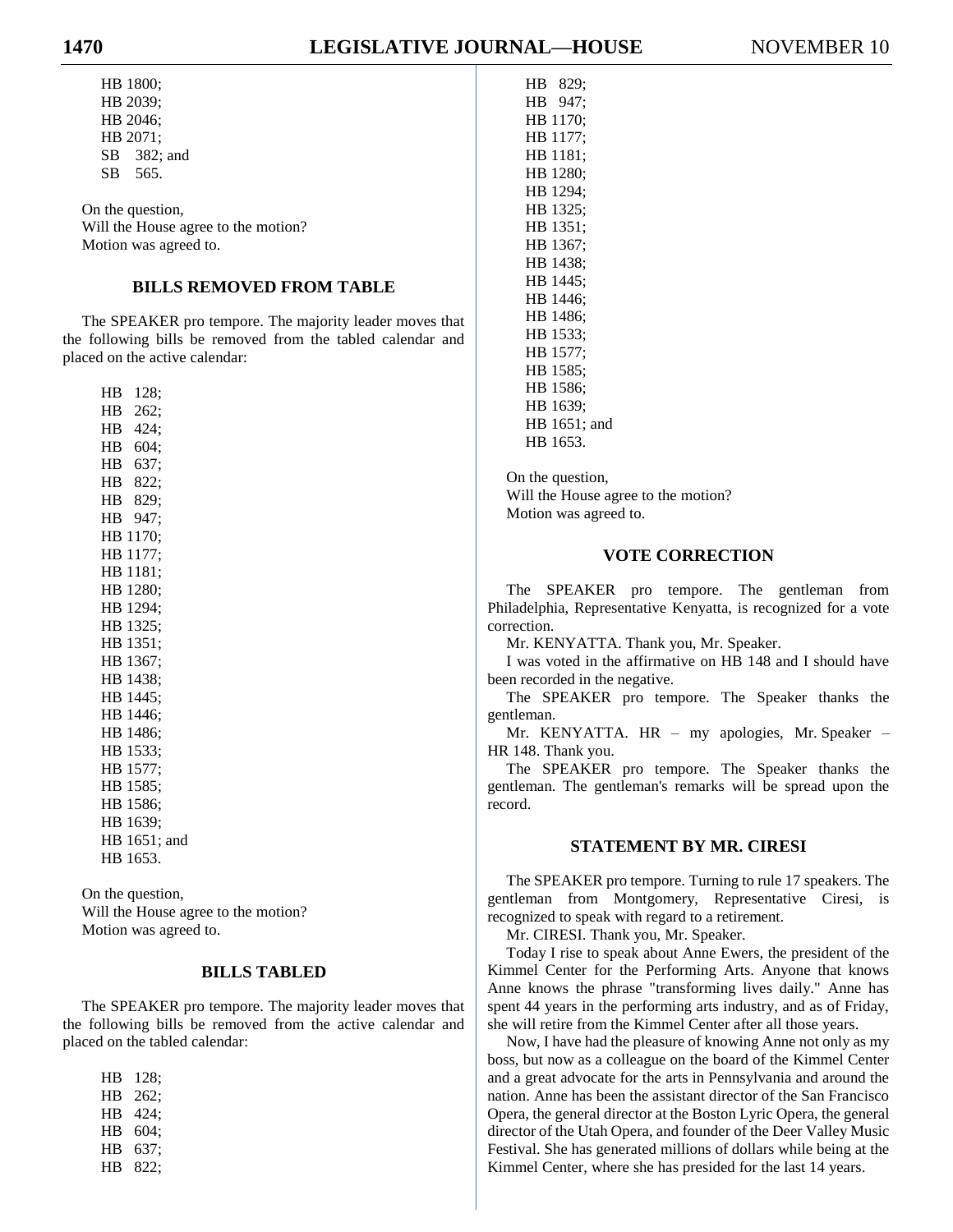When Anne arrived, the Kimmel Center had a debt of over \$30 thousand – \$30 million, excuse me – which she retired. She has raised the endowment from \$40 million to \$72 million, and secured millions of dollars for a festival that has brought people from all over the world into the Greater Philadelphia area. She has spearheaded a campaign of \$176 million for the Comprehensive Campaign, which helped fund educational programs, new construction programs, and brought hundreds of thousands of students to the Kimmel Center. And through the pandemic, she raised over \$5 million to make sure that the Kimmel Center would still exist and be a force to reckon with in the Greater Philadelphia area.

Under Anne's leadership, the Kimmel Center has grown exponentially. We have seen millions of billions of dollars come in for tourism, for hotels, for our restaurants. The Kimmel Center has become the second largest venue, with all of the campus, with the Kimmel Center, the Merriam, and the Academy of Music, for ticket sales – just second to Lincoln Center and Kennedy Center, which are pretty much tied for the top.

Anne has definitely transformed the arts in the Greater Philadelphia area and the Commonwealth of Pennsylvania, and I wanted to take this time to acknowledge her hard work, her dedication to the music industry, to our community, and to our great State, and to wish her luck as she goes on into retirement – I know Anne will never retire – with a happy face, as she says hello to every single person every day. We know we will see more of her, and I hope someday we get to honor her here on the floor.

Thank you, Mr. Speaker.

The SPEAKER pro tempore. The Speaker thanks the gentleman.

# **STATEMENT BY MR. C. WILLIAMS**

The SPEAKER pro tempore. The Speaker recognizes the gentleman from Delaware, Representative Craig Williams, who will be speaking with regard to appropriations.

Mr. C. WILLIAMS. Thank you, Mr. Speaker.

On August 23, the Philadelphia Inquirer said this: "If you're looking for ways to quantify the depths of the gun violence crisis in Philadelphia, there may not be many bleaker statistics than this: There's only been one day so far this year  $-$  Jan.  $2$  – when not a single person was shot in the city." That was as of August 23. Right now we have had 1,532 shootings in the city; 1,532 shootings, resulting in 472 homicides. We will easily eclipse 500 homicides in the city, which is a record.

As many of you know, we have appropriated money to help with the gun violence in Philadelphia. Many of you may not know that it is already a Federal crime for a previously convicted felon to be in possession of a firearm or ammunition under Title 18, United States Code, section 922. You may also know that that Federal crime comes with significant sentences. There is no parole in the Federal system. What that means is that no felon in the city of Philadelphia, or anywhere in the country, may simply possess a firearm or ammunition, meaning if they are arrested in possession with those things and have previously been convicted, they have committed a Federal crime.

Further, the Department of Justice for the United States has a project called Project Safe Neighborhoods. That DOJ program leverages Title 18, section 922, to go after prior convicted felons for possession of a firearm with significant sentences because it is based on their criminal history. Project Safe Neighborhoods is in progress in every jurisdiction in the United States. And this year the President of the United States has allocated more than \$20 million to Project Safe Neighborhoods, with a quarter of a million dollars going to the Eastern District of Pennsylvania in Philadelphia.

This chamber did even better than that. We allocated \$1.5 million for the district attorney of Philadelphia and the district attorney of Delaware County to hire more prosecutors specifically to go into the U.S. Attorney's Office as deputized Federal prosecutors to prosecute gun crimes under Title 18, section 922, felon in possessions. Gun crimes are overwhelmingly committed by felons – overwhelmingly.

The question you may be asking yourself is, how do I know so much about this? It is because in the District of Colorado, United States Department of Justice, I was a PSN prosecutor; I was a gun prosecutor. I was also a gun prosecutor in the Eastern District of Pennsylvania in Philadelphia. I know how this law works. I know what it takes to be a special assistant United States attorney coming from the district attorney's offices in the two counties that have received this appropriation.

Now, I have had a conversation, a very collegial conversation with the district attorney of Delaware County about this. He was enthusiastic and communicated back to me that I cannot hire any new prosecutors without the approval of our county council, but I am happy to take your money. I responded to him on the 21st of September that that is not what the appropriation is designed to do and told him exactly what it does do.

On September 29, I sent a similar letter to the district attorney of Philadelphia and to the Attorney General – 41 days ago. In that letter I asked for an in-person meeting so that we can tell them about the appropriation that came from this chamber, from both sides of the aisle in bipartisan legislation in an attempt to curb the violence in our region. I still have not heard back – 41 days, more than 4 months after we appropriated this money.

We want to be a part of the solution. We have tried to be a part of the solution. We know that Project Safe Neighborhoods has been studied and is effective at getting criminals off the street, those in particular who are committing gun violence. I have reached out to the two district attorneys to express my willingness to help them, and I look forward to your phone call.

Thank you, Mr. Speaker.

The SPEAKER pro tempore. The Speaker thanks the gentleman.

# **HOUSE BILL INTRODUCED AND REFERRED**

**No. 2075** By Representatives KNOWLES, STAMBAUGH, R. MACKENZIE, JAMES, SILVIS, PICKETT, MILLARD, HAMM, COX, T. DAVIS, BERNSTINE, LEWIS DELROSSO, JOZWIAK, METCALFE, KEEFER, MARSHALL, ROWE, SMITH and GLEIM

An Act providing for the abrogation of regulations relating to the Pennsylvania Heavy-Duty Diesel Emissions Control Program and for the applicability of Federal standards.

Referred to Committee on ENVIRONMENTAL RESOURCES AND ENERGY, November 10, 2021.